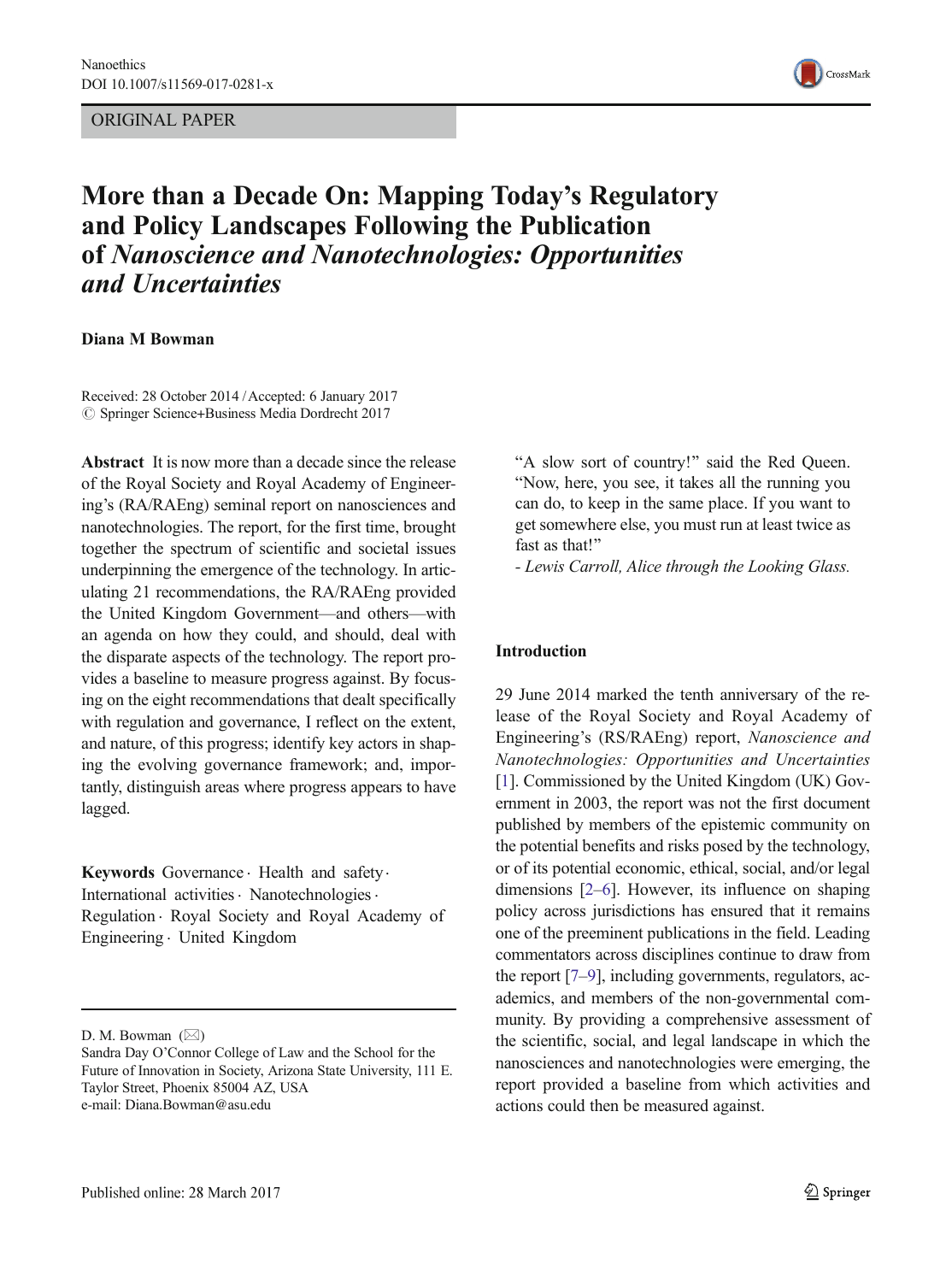With the report now having been in the public domain for more than 10 years, it is timely to reflect on how far we have come in addressing the concerns articulated in the report. And, in particular, the ways in which governments, regulators, and other actors have sought to address the sets of recommendations<sup>1</sup> set out in the report. Or, put in another way, to identify priority areas that still require attention from relevant stakeholders.

In this article, I focus on assessing the progress been made by the UK Government (HM Government), other governments, EU policy makers and other key stakeholders in addressing the regulatory issues and the recommendations (R) articulated by the RS/RAEng [\[1](#page-13-0)]. My reasoning for doing this is simple: the types of activities and actions taken (or even considered) by policy makers and regulators have generally occurred in the public domain and can therefore be more easily identified and mapped; the groups of actors who have helped shape such responses can, for the most part, be identified; and given the contentious nature of some of the regulatory recommendations, have generated noteworthy dialog and debate within the literature.

In order to track and assess the extent to which key bodies, including governments and regulators, had adopted or moved to adopt the RS/RAEng's recommendations, a desktop literature review was undertaken. The start point for the review was the RS/RAEng's [[1\]](#page-13-0) report itself, followed by the UK Government's response. Initial database searches focused on the UK, and then the EU. Drawing on the English-language articles, reports and other documents cited within this initial body of literature (including, for example, parliamentary debates, bills, and legislation), I was able to broaden out my initial search. This snowball approach resulted in the creation of an additional body of literature dealing with activities beyond the EU's border; specific jurisdictions of focus were found to be Australia, New Zealand, and the United States of America (USA). Language limitations limited me from undertaking a supplementary literature review that looked specifically at jurisdictions in which English is not an official language. Additional, supplementary, information was supplied by my active participation in some of the activities and processes noted in the article, and my active role more generally in the nanoregulation debate since May 2004.

The article is structured as follows: The first section of the article sets out each of the eight recommendations that dealt with regulatory issues. Each recommendation, the UK Government's response, and key actions and activities within the UK, the EU, and more globally are considered in the subsequent section. In this part of the article, we consider the progress made, if any, since the release of the report in 2004 and reflect on what this new landscape looks like. The final section of the article draws together my concluding thoughts on progress made, the implications of this progress, and suggests what the regulatory path may look like going forward.

# The Regulatory Recommendations in Detail

As noted above, the RS/RAEng [[1\]](#page-13-0) offered eight recommendations that were directly associated with regulatory matters within the UK and the EU. My interpretation of the recommendations is as follows:

- R8. Due to the breadth of agencies and instruments involved in regulating nanotechnology-based products and processes, all relevant agencies should undertake their own regulatory reviews in order to assess their adequacy to deal with such products and processes. The results of such reviews should be made publically available, including details of how they intend to address socalled regulatory gaps.
- R9. Regulatory bodies should be proactive in addressing risk and regulatory gaps and include horizonscanning activities as part of their operational activities.
- R10. Nanomaterials should be considered and classified as "new chemicals" for the purposes of triggering industrial chemical legislative regimes. They should not be classified as "existing chemicals" and treated in the same manner as their conventional macroscale chemical counterparts.

<sup>&</sup>lt;sup>1</sup> The 21 Recommendations were placed into six categories: The industrial application of nanotechnologies (R1–2); Possible adverse health, safety and environmental impacts (R3–7); Regulatory issues (R8–15); Social and ethical issues (R16–17); Stakeholder and public dialog (R18–19) and Ensuring the responsible development of nanotechnologies (R20–21). While distinct for the purposes of the report, many of the recommendations draw from, and build upon, the other multiple domains.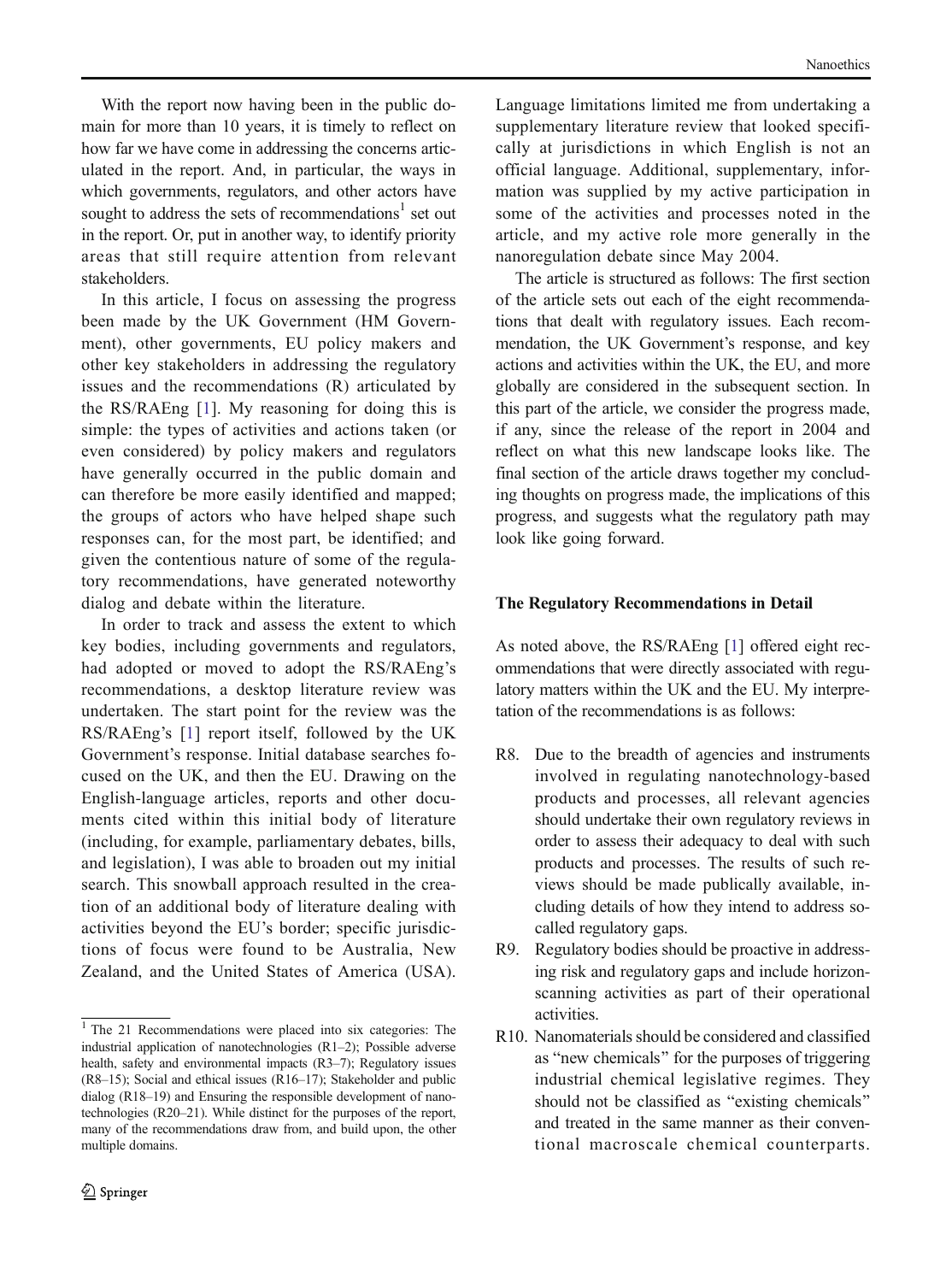Threshold triggers and risk assessment regimes should be reviewed to determine application and effectiveness.

- R11. Due to the potential for inhalation exposure to workers manufacturing nanoparticles, occupation health and safety legislation should be reviewed to assess adequacy to protect the worker population. In the absence of toxicological data, occupational exposure levels should be lowered for nanoparticles as a precautionary measure.
- R12. Consumers will increasingly come into contact with nanomaterials through everyday products such as cosmetics and personal care products. Given the potential for increasing exposure, the relevant regulatory regimes should be assessed to determine their adequacy to safeguard human health with respect to nano-based products. This work should be informed by the European Commission's (EC) relevant scientific advisory committees. Consumer products containing nanomaterials should be required to indicate the presence of nanomaterials on their packaging, and industry should be required to disclose safety-testing methodologies.
- R13. The Department of Health should review the adequacy of existing regulatory arrangements to address the potential adverse side effects associated with the use of nanomaterials in new medical devices and/or medicines.
- R14. Due to the potential for human and environmental exposure to occur at the end of a product's lifecycle, manufacturers should publicize details on how they propose to address end-of-life issues.
- R15. In partnership with industry and government, the research community, should work together to develop measurement standards for nanoscale products. Priority areas include measurement standards relevant to the occupational health and safety context, as well as those most relevant to the regulatory community.

As these eight recommendations highlight, potential worker, consumer, and environmental exposures were identified by the RS/RAEng [\[1\]](#page-13-0) as being of particular importance due to the potential risks associated with near-term, or increased, exposure relative to other products and/or areas. Similarly, the RS/RAEng [[1\]](#page-13-0)

articulated a need to move away from regulating chemicals solely on the basis of their name (or Chemical Abstract Service, CAS, number). Chemical regulatory schemes traditionally regulate a chemical substance on the basis of its name/CAS number and not in relation to physicochemical characteristics, such as scale and/or surface area to volume ratio, which may give rise to unique properties when compared to their larger scale equivalents. In their report, the RS/RAEng called for a more sophisticated process that takes into account particle size as well as chemical name.

While these recommendations were drawn from the authors' analysis of the UK's and EU's respective regulatory matrices at that time, their findings and implications extend beyond the EU's borders. This is due to the global nature of trade, the ubiquitous nature of nanotechnologies, and the push by many governments, including the USA and China, to incorporate nanotechnologies (and other emerging technologies) into their economic and innovation strategies in the twenty-first century [[10,](#page-13-0) [11](#page-13-0)]. As such, the issues, challenges, and questions identified by the RS/RAEng can be largely viewed as being horizontal in nature, common in most jurisdictions. This is despite the exact text of their legislative and regulatory instruments varying, as too the institutional design of their regulatory agencies. It is for these reasons that the splash of the report was felt beyond the borders of the UK and EU and is likely to have contributed albeit in varying ways to the actions taken by relevant parties beyond the EU's jurisdictional borders.

The HM Government official response to the RS/ RAEng's report was published in February 2005 [[12\]](#page-13-0). In their rejoinder, the Government crafted an overall response to the threads and themes identified by the RS/RAEng before specifically addressing each of the 21 recommendations.

Of particular note was their acknowledgement of the need for additional data on physicochemical characteristics of nanomaterials along with toxicological and ecotoxicological studies. In light of the obvious and substantial gaps in the science and the evolving state of the scientific art, it was stated that they were,

"supportive of the precautionary stance taken by the RS/RAEng and agree[d] that sensible and pragmatic steps can be taken now to control possible risks to environmental and human health from the manufacture of new free nanoparticles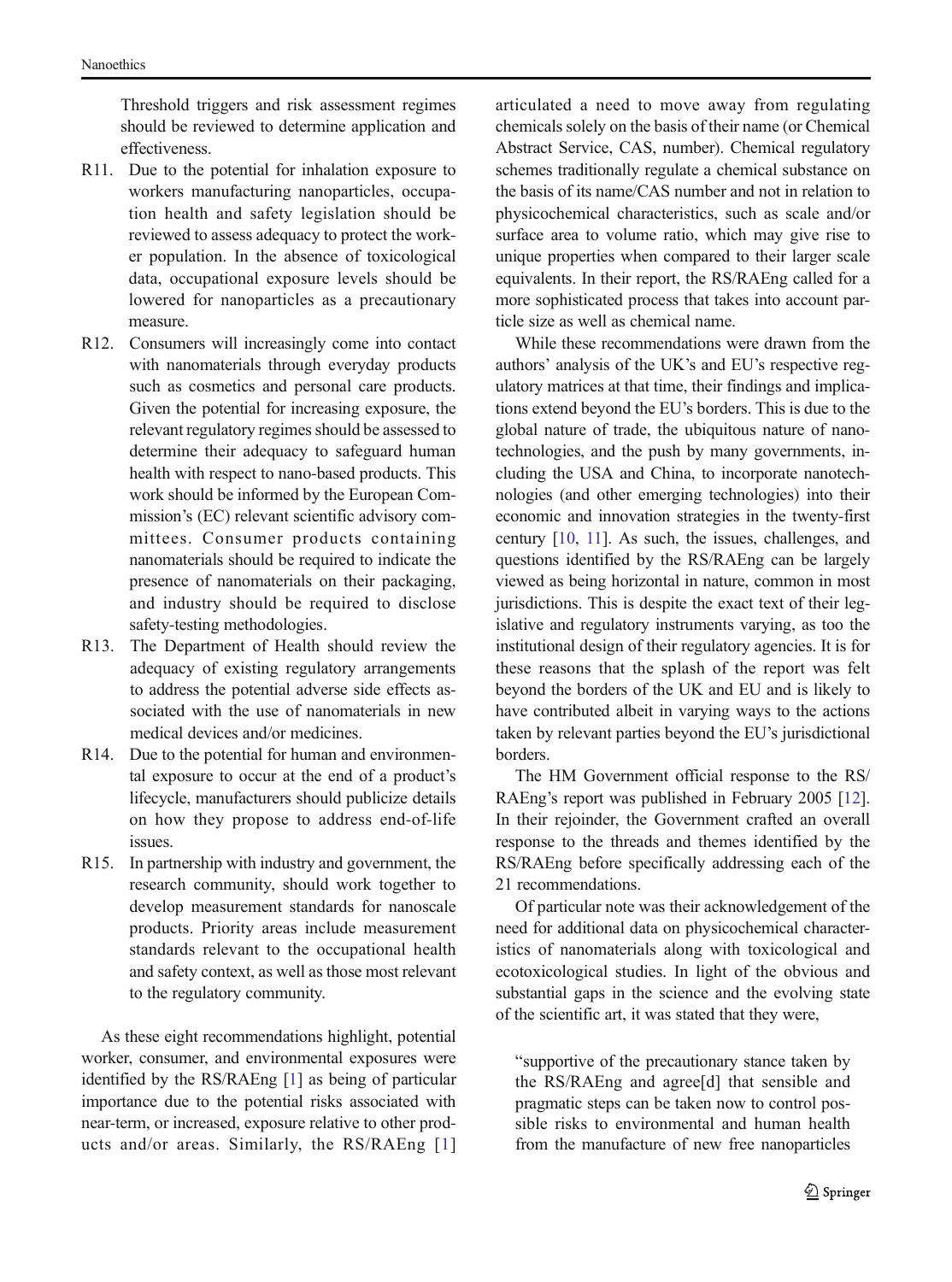without the need to halt development activity, and that such steps should be taken alongside action to understand their properties" [[12](#page-13-0)].

In this vein, the UK Government agreed with the RS/ RAEng's recommendation that a moratorium on the development and commercialization of nanotechnologies was unnecessary and inappropriate, and that a more nuanced approach that encouraged precaution and responsible innovation was preferable [[12](#page-13-0)].

HM Government went on to systematically address each of the RS/RAEng's 21 recommendations. Looking specifically at those dealing with regulatory issues, the Government agreed with or supported many of the recommendations articulated by the RS/RAEng but stopped short of accepting them all. This would appear to be in recognition of the overarching EU legislative structures and governance.<sup>2</sup>

For example, the Government supported R8 and R9, which called for in-depth regulatory reviews, monitoring, and horizon scanning activities to be undertaken by all relevant regulatory bodies and their advisory committees. Similar sentiments were offered in relation to R11 and R13, with HM Government acknowledging the need for the Health & Safety Executive (HSE), the Department of Environment Food and Rural Affairs (Defra), the Environmental Agency and the Department of Health to take a proactive approach to managing nanotechnologies within the workplace, the environment, and in relation to medicines and medical devices. Their focus was not simply, however, on the enactment of new legislative instruments (i.e., hard law). Rather, it would appear they saw a role for softer instruments to be incorporated into their respective approaches. This included, for example, the development of advice documents, guidance materials, and protocols. The Government also advocated for regulatory agencies to work with other relevant bodies to ensure best practice across the board.

Chemical substances and many consumer products, including cosmetics, are regulated at the EU level through regulations and/or directives. As such, while the Government,

"accepte<sup>[d]</sup> that a chemical form of nanoparticles or nanotubes may exhibit different properties to the bulk form of the chemical; sometimes this is beneficial and sometimes it may be potentially hazardous" [\[12](#page-13-0)],

and acknowledged that new regulations may be required for chemicals at the nanoscale (R10), they noted that this was not within their regulatory powers. Rather, such changes would fall to the European Parliament and Council. This would also be dependent on the findings of an in-depth regulatory review within the UK.

While the Government similarly accepted that full safety assessments of nanomaterials, disclosure of testing methodologies, and appropriate labeling of consumer products containing nanoparticles would assist in the development of best practice and informed choice by consumers (R12), such action would have to occur at the EU level. As such, the response stressed the need for "working" and "communicat[ing]" with the Commission, relevant Directorates-General (DGs), the scientific committees, other governments, and industry in order to ensure best practice within the framework of EU legislation [\[12](#page-13-0)].

The overarching role of EU legislation was similarly stressed in their response to R14. Specifically, the response acknowledged the need for a proactive approach by the Commission to effectively, and adequately, oversee the whole-of-life cycle, including the disposal of products containing nanomaterials [\[12\]](#page-13-0).

The need for "measurements that underpin regulation" and quality control"  $(R15)$  was "accepted" as an area of high priority [\[12\]](#page-13-0). The response went on to state how they had already begun to address the need for measurement and standardization challenges for nanotechnologies, including through their involvement in the European Standards Organization. The role of, and for, industry in the development of standards was similarly noted; implicit here was the fundamental role that industry has played in creating standards in other areas/ sectors, and the continuing role that they would play in standard setting bodies such as the International Organization for Standardization (ISO).

Despite the positive response from HM Government [[12](#page-13-0)], and the acceptance of many of the 21 recommendations, such agreement came without explicit funding to support such activities. Without dedicated funding for regulatory reviews, horizon scanning activities, and stakeholder engagement, one must ask

 $2$  It should be noted that at the time the UK Government released their response to the RS/RAEng the concept of "Brexit" had not been conceived. As such, the Governance deferred–as and where required–to the overarching legislative regimes established by the European Parliament and Council for member states. At the time of writing (October 2016), it still remains unclear how the Brexit vote will impact on the regulation within the United Kingdom.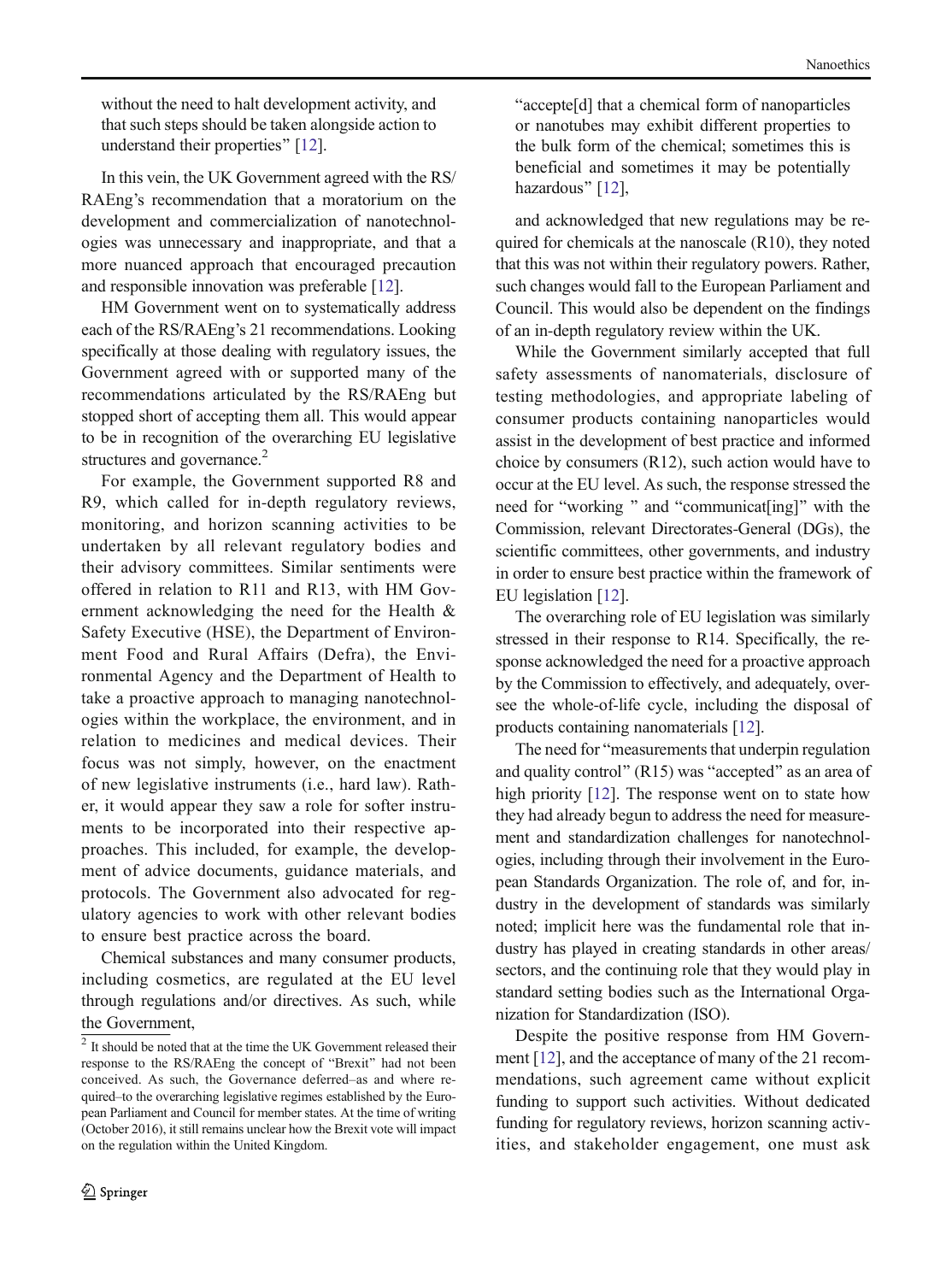whether the RS/RAEng report had the impact, or shaped activities, to the degree to which its authors envisaged.

While such a question is impossible to answer, we can map the ways in which the UK's regulatory landscape has changed for nanotechnology since the report's release in 2004. Progress made in other jurisdictions, including the EU, which looked to debates and discussions playing out in the UK at the time, can similarly be identified. In this way, it is possible to map just how far governments and key policy makers have come in addressing the concerns articulated by the RS/RAEng at the time, the types of activities non-governmental actors have participated in, and the way in which broader actions and activities have contributed to the evolving governance of nanoscience and nanotechnologies.

### Progress Made?

In order to fully appreciate the progress that has, or has not been made, since the publication of the RS/RAEng's report on policy and regulatory landscapes, as well as the broader governance framework for nanotechnologies, it is essential to track each of the recommendations separately. As such, this section of the article focused on each of the eight recommendations respectively. In doing so, the article looks first at progress being made in the UK, followed by the EU. Based on the literature review and snowball approach articulated above, the article then turns its attention to activities and progress made beyond the EU. Key actions and initiatives that speak directly to the recommendation are the focus of this article.

#### Regulatory Issues and Regulatory Gaps

Prior to the release of the RS/RAEng's report, few commentators had focused on the potential legal and regulatory challenges that nanotechnologies may give rise to in the short, medium, and longer term [\[5](#page-13-0), [6,](#page-13-0) [13](#page-13-0)–[15](#page-13-0)]. Instead, governments had tended to focus primarily on the economic and commercial aspects of the technology [\[16](#page-13-0)]. This is arguably not surprising given the limited number of products and applications that had made their way into the market by 2004, alongside the speculative nature of the technology at that time. Moreover, the potential human and environmental impact of nanomaterials had only begun to be publically discussed, and debated, in academic circles.

In my view, an underlying strength of the RS/ RAEng's report was that it coupled the state of the science with the broader legal and regulatory questions and provided real-world examples of how current regulatory regimes may be challenged by current and future applications, especially in relation to potential risks. In doing so, the onus was placed back on safety regulators to test, and ensure, the robustness of current frameworks in light of the evolving state of the scientific art.

Following the acceptance of this recommendation (R8), a number of relevant UK regulatory agencies initiated or commissioned reviews of their regulatory arrangements and/or scientific reviews relating to the products that they would regulate. These included the HSE [[17](#page-13-0)], Defra [\[18](#page-13-0)], the Food Standards Agency (FSA) [[19\]](#page-13-0), and the Committee on Human Medicines (CHM) [\[20](#page-13-0)]. Given the different media on which the reviews were focused, conclusions varied across the reports. For example, while Chaudhry et al.  $[18]$  $[18]$  identified a number of "deficiencies and gaps^ in relation to how nanomaterials would be dealt with under the UK's environmental regulatory regime, others suggested that the regimes were sufficiently robust to deal with nanotechnologies in the short to medium term [[19](#page-13-0)].

Against this backdrop, the EC initiated their own inhouse review of the potential regulatory challenges posed by nanotechnologies in relation to human and environmental health and safety [[21](#page-13-0), [22](#page-14-0)]. This review appears to be a direct outcome of the EC's Communication, Nanosciences and nanotechnologies: an action plan for Europe 2005–2009 [[23\]](#page-14-0), and suggests a subtle shift by government to consider the broader health and safety dimensions of the technology. And not just the economic potential.

The two-volume report examined a plethora of regulatory instruments and their implementation relating to chemicals, worker protection, consumer products (including, for example, biocides, cosmetic products, food and feed), and the environment [\[22\]](#page-14-0). The terrain covered was extensive and illustrative of the many fields and areas that nanotechnologies could be utilized in over the coming decade [\[21](#page-13-0), [22\]](#page-14-0). The key conclusion stemming from the review was as follows: that "[c]urrent legislation covers in principle the potential health, safety and environmental risks in relation to nanomaterials" [\[21\]](#page-13-0).

Accordingly, with nanotechnologies captured under the existing regulatory matrix, the Commission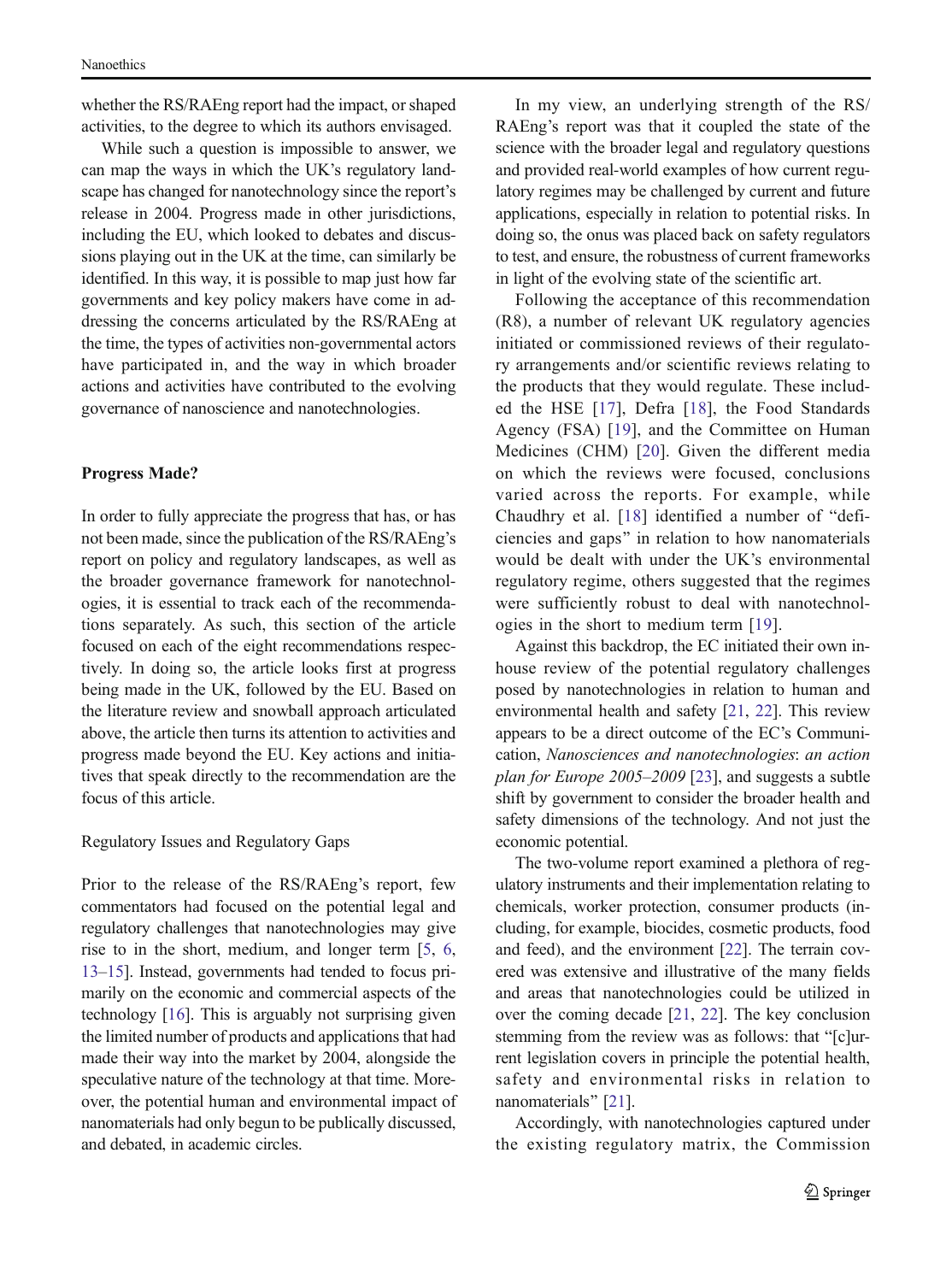suggested that the challenge moving forward would be more about the implementation of the instruments than coverage and capture per se. The term "regulatory gap" was not used within the context of the review, despite the recognition of "knowledge gaps"  $[21]$  $[21]$ . Despite the EC's perceived robustness of the current approach, other relevant stakeholders appear to have been less convinced, including members of the European Parliament.

A number of other governments commissioned their own reviews following the handing down of the RS/ RAEng's report. These included the USA, Australia, and New Zealand [\[24](#page-14-0)–[27\]](#page-14-0). While the terms of reference, scope, nature, and conclusions of such reviews have varied across agencies and jurisdictions, along with the legislative and regulatory instruments that they sought to review, a common denominator can be said to exist across all of them: their focus on identifying the adequacy of existing regulatory arrangements in both the short and medium term for nano-based products and processes. These reviews represent progress; a comprehensive understanding of the potential strengths and weaknesses of an existing regime to effectively regulate a new technology and its products allow for the development of a more nuanced policy response. Such a process also allows government and key stakeholders to consider not only potential legislative response where required—but to also consider the ways in which softer instruments, and other actors, may play in shepherding the technology into the market.

Regulatory Gap Identification, Action, and Horizon Scanning Activities

It can be argued that at the very core of this recommendation is the call for policy makers and regulatory agencies to collectively take a proactive approach to manage any potential risks associated with emerging technologies. While directed specifically at nanotechnologies, the recommendation is equally relevant to other emerging technologies, albeit, for example, synthetic biology, additive manufacturing, autonomous vehicles, neurotechnologies and/or CRISPR-Cas 9. Moreover, the recommendation is an explicit acknowledgement of the so-called pacing-problem [\[28\]](#page-14-0), in which legislation and regulation lags behind the development and commercialization of technologies and their applications [\[29](#page-14-0), [30\]](#page-14-0).

Fulfillment of this recommendation turns on a number of issues. For example, regulatory gap identification is dependent on the agencies and other stakeholders undertaking reviews of regulatory regimes in a timely manner. As noted above, the quality of such reviews will be at least partially dependent on access to state-of-theart scientific knowledge. There is also a political element at play, where the definition of "regulatory gap" within these systems is, in itself, potentially contestable and will be dependent on the framing of terms of reference for such reviews.

Albeit in relation to a so-called gaps, regulatory action is dependent on the regulatory agency being vested with the necessary legislative power to act. For example, if a regulatory body is vested by the parliament with only those powers to assess, and address, human health and safety issues, then it is not within its remit to implement regulations to deal with environmental or societal issues despite this having been (potentially) perceived as a gap by one or more commentators. Adequate resourcing of agencies or other bodies to undertake these actions, including horizon-scanning activities, underpins the ability for such activities to be undertaken. Without the necessary financial support, the ability to undertake any such action is limited even if the capacity, will, and legislative power are available to do such work.

R9 was "supported" by HM Government [[12\]](#page-13-0). In their response to the RS/RAEng, the Government noted the need for advice and coordination among various bodies, agencies, and specialists, including but not limited to advisory bodies, the HSE, and the EPA [[12](#page-13-0)]. A commitment of additional funds to pay for such work to be undertaken was not, however, provided.

The commissioning of a suite of regulatory reviews (as noted above) is illustrative of the Government's action in relation to this recommendation. A number of advisory committees to the Government subsequently issued statements and/or provided advice on potential human and environmental health risks posed by nanotechnologies [[31\]](#page-14-0). This collective knowledge has progressed the scientific and regulatory debate forward, allowing for more nuanced discussions around the potential benefits and risks of the technology. We have seen, for example, greater specificity on the types/ families of nanomaterials that may pose a health risk under certain circumstances [[32](#page-14-0)–[35\]](#page-14-0). Policy makers may then use this information to help formulate tailored solutions.

R9 also stressed the need for a more formalized approach to horizon scanning activities. In line with,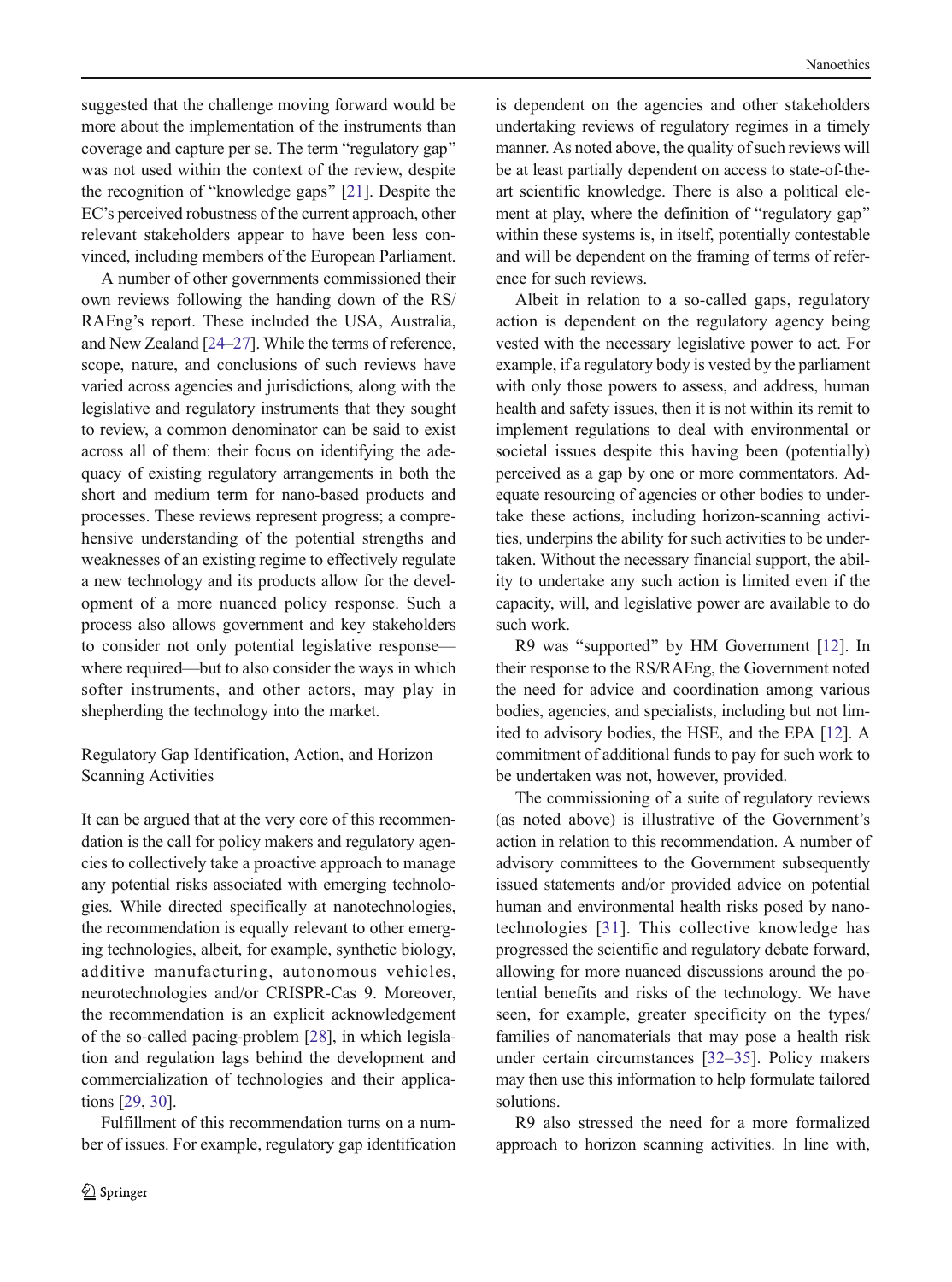but not directly in response to R9, the Office of Science and Innovation established the Government Office of Horizon Scanning Center [\[36](#page-14-0)] in 2005 as part of the Government's Foresight Program. As noted on the HSC's website, the "centre of excellence for strategic futures thinking to encourage longer term thinking and evidence-based analysis throughout Government^ [[37\]](#page-14-0). The HSC has, since, merged with the Cabinet Office's Horizon Scanning Secretariat in order to create a new entity: the Horizon Scanning Program (HSP) team [[38\]](#page-14-0). The remit of the HSP is not too dissimilar to that of the HSC: to help "government to analyze whether it is adequately prepared for potential opportunities and threats" [[38](#page-14-0)]. Horizon scanning activities are designed to improve the capacity of government departments to respond to, and prepare for, potential opportunities and threats posed by emerging technologies. A key component of this approach is the development of appropriate and timely policies that incorporate, where appropriate, resilience [\[39](#page-14-0)–[42\]](#page-14-0).

The establishment of the HSC/HSP was welcomed by organizations such as the RS/RAEng [\[43\]](#page-14-0). Systematic evaluation of trends and emerging technologies, including potential benefits and risks, can assist in designing appropriate instruments for stewarding a technology into the market, including the development of softer instruments in partnership with non-state actors [[44\]](#page-14-0). This potential broader governance role would appear to be especially important for rapidly evolving technologies that have a high degree of uncertainty and ambiguity associated with them.

Beyond the UK, scientific advisory bodies have been very active since 2004 and have extensively contributed to the growing volume of literature that examines the potential health and safety implications of nanotechnologies. In particular, the EC's scientific committees have been at the forefront of this work, where the opinions of these bodies helped to shape the regulatory and policy decisions within the EU [\[45](#page-14-0)–[53\]](#page-14-0). Regulatory agencies such as, for example, the German Federal Institute for Occupational Safety and Health (BAuA), Australia's Therapeutic Goods Administration (TGA) and SafeWork Australia, and the USA's Food and Drug Administration (FDA) have similarly added to this body of work through the publication of opinion documents, literature reviews, and guidance materials [\[54](#page-14-0)–[63\]](#page-15-0). Such work has helped inform regulatory and policy activities, as well as highlight potential shortcomings in the relevant regulatory matrices, implementation landscape, and scientific knowledge.

"Existing" versus "New" Chemical Substance  $(R10)$ 

At the time of RS/RAEng's report, chemical substances in the UK and the EU more generally were regulated on the basis of their status as being considered as either an "existing substance" or a "new substance." While this distinction between the two categories is historical and arguably arbitrary, it remains important due to the differing requirements, including scientific testing and assessment, associated with the two classes [[64](#page-15-0)–[66](#page-15-0)]. Through this historical distinction, regulatory requirements for new chemicals were significantly more onerous than those for existing substances. Under this approach, chemicals were identified and approved on the basis of their name. More specifically, these chemicals were identified and approved based on their CAS number; a CAS number is specific to a given chemical and does not differentiate a chemical on the basis of its size. For example, titanium dioxide  $(TiO<sub>2</sub>)$  manufactured at the macroscale will have the same CAS number as nano-TiO<sub>2</sub> despite potentially exhibiting different properties, including toxicity.

Given this, it is not surprising that the focus of R10 was on the way in which chemical regulatory schemes dealt with existing and new chemical substances and the challenges that this may present with nanoscale substances. Under the regime at that time, "existing substances that are produced in the form of nanoparticles are not defined as new chemicals"  $[1]$  $[1]$ , and as such were not subjected to testing and notification requirements. This approach was viewed by the RS/RAEng as a regulatory gap, and one that should be addressed by defining all nanoparticles/tubes as new chemical substances for the purposes of regulatory approval [\[1](#page-13-0)].

At the time that their report was published, the RS/ RAEng [\[1](#page-13-0)] acknowledged that the chemical regulatory regime was to be superseded by a new regime— Registration, Evaluation, Authorization, and Restriction of Chemicals (REACH) Regulation (Regulation (EC) no. 1907/2006). Under REACH, this seemingly arbitrary distinction between existing and new would be removed, with the triggers and requirements instead focused on a substance's production and/or importation level. However, uncertainty existed at that time in relation to the exact scope, nature, and triggers that would underpin REACH.

Given this flux, HM's Government's response to R10 can be viewed as being somewhat cautious. For example, they acknowledged that "a chemical in the form of a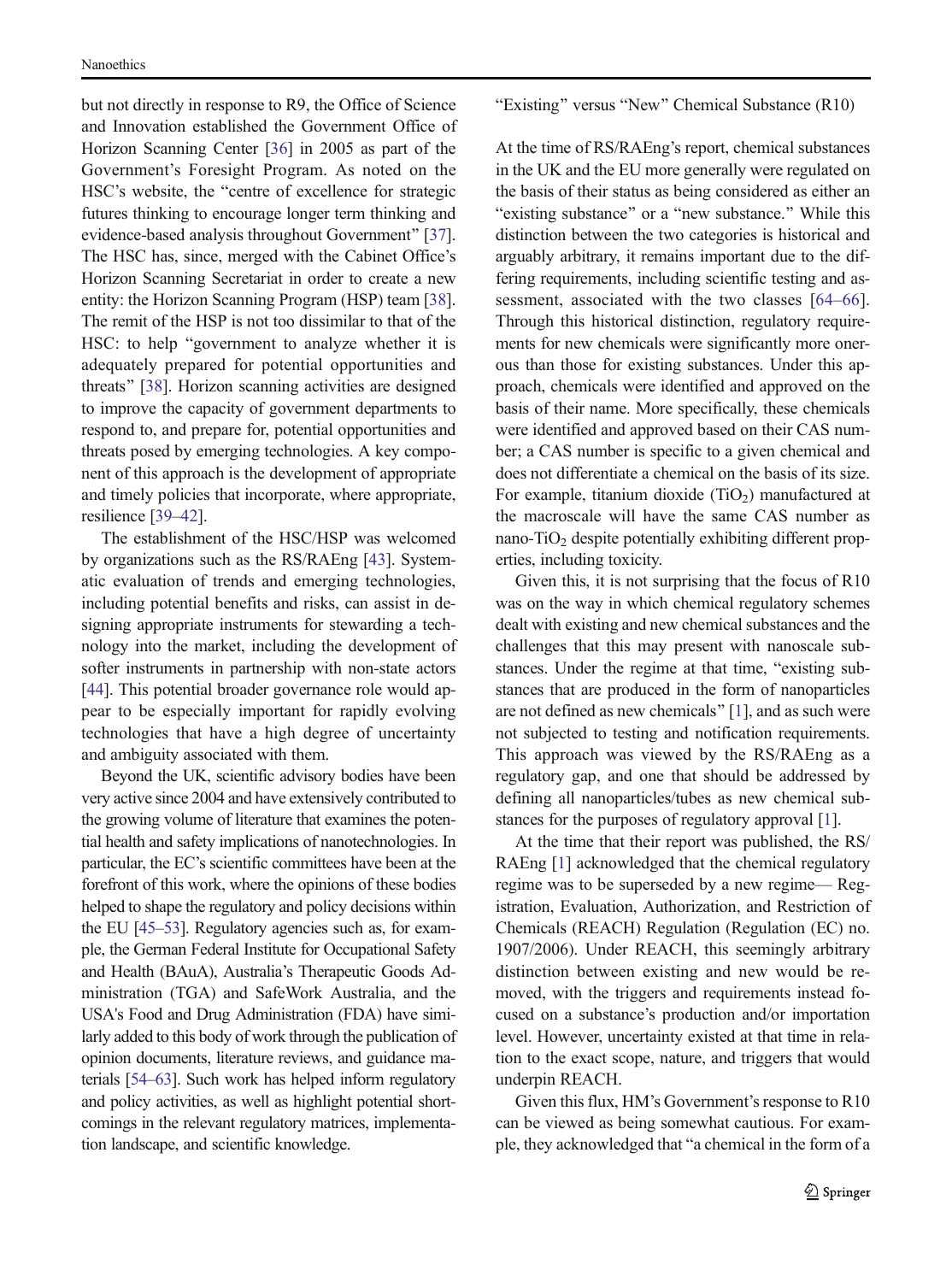nanoparticle or nanotubes may exhibit different properties to the bulk form of the chemical^ [\[1\]](#page-13-0). Noting the likelihood of a new regulatory regime for chemical substances being realized within the EU in the near future, the Government reiterated the need to examine the appropriateness of REACH and its rules for nanomaterials, including threshold mass-based triggers [[1\]](#page-13-0). However, they noted that any nano-specific criteria for chemicals would need to be introduced at the EU level and was beyond the scope of the UK's legislative powers.

The response provided by the UK Government suggests that the introduction of REACH and its provisions, which sought to remove this somewhat arbitrary distinction and apply the same level of oversight to new and existing chemicals equally, can be seen as progress. But, the response, and indeed REACH, does not address all of them. For example, the Government acknowledged that mass trigger thresholds might be inappropriate for certain types of nanomaterials.

The need to incorporate nano-specific provisions into the text of the REACH Regulation was noted by the RS/ RAEng [\[43](#page-14-0)] and picked up by certain members of the European Parliament during the final stages of the negotiations [[64](#page-15-0), [67](#page-15-0)]. The attempt to include a number of nano-specific provisions into the Regulation's final text during its second reading was unsuccessful. As such, the final text of the REACH Regulation, which was passed in December 2006, was silent on "nano." This remains the case today.

Recognition of the need for the REACH regime to differentiate between nanoparticles and convention chemical substances has been widely discussed since the passage of the legislation [\[68](#page-15-0), [69\]](#page-15-0). In particular, concerns focused on the applicability of conventional risk assessment methodologies for nanomaterials. In what would seem like a response to this set of concerns, the EC initiated in 2009 the REACH Implementation Project on Nanomaterials, or RIPoN. The purpose of RIPoN is "to provide scientific and technical advice on key aspects of the implementation of REACH with regard to nanomaterials" [\[70\]](#page-15-0). To date, three reports— RIPoN1, RIPoN2, and RIPoN3—have been published [[71,](#page-15-0) [72](#page-15-0)]. These reports appear to go some way in addressing the concerns articulated by the RS/RAEng in 2004.

The so-called regulatory gap identified by the RS/ RAEng in R10 is a feature of many national chemical regulatory schemes; oversight is triggered on the basis of new or existing, and regulatory implications arise on the basis of this triage process [\[7](#page-13-0), [65,](#page-15-0) [66\]](#page-15-0). It is therefore not surprising that since 2004, similar observation regarding the appropriateness of the regimes for effectively regulating nanoscale substances have been made in relation to, for example, the analogous schemes in the USA, Australia, and New Zealand [[26](#page-14-0), [27\]](#page-14-0). Calls to address the gap in ways envisaged by the RS/RAEng have similarly followed. However, unlike the EU which was in the process of recasting, its regulatory regime at the time of the RS/RAEng's report as part of a broader regulatory reform agenda, jurisdictions such as the USA and Australia have not experienced wholesale reform of key regulatory regimes. As such, these jurisdictions have focused on using existing regulatory tools for capturing specific types of nanomaterials. For example, in the USA, the EPA promulgated significant new use rulings (SNURs) for five nanomaterials [\[72](#page-15-0)]. Such action does little to overcome the fundamental challenges created by the existing versus new dichotomy but does suggest that regulators may have a variety of tools already at their disposal that could, if deemed necessary and appropriate, be employed in relation to nanoscale substances.

While it is reasonably foreseeable that nano-specific amendments may be incorporated into REACH in some form in the future—based on the European Parliament and Council's move to specifically regulate nanotechnology in cosmetics and food (labeling and novel foods)—the same cannot be said for chemical regulatory regimes outside of the EU. There appears to be less political will among other jurisdictions to make progress in this way.

Protecting Workers Manufacturing Nanoparticles from Potential Exposure, and Precautionary Occupational Health and Safety Measures

The issue of worker exposure to nanomaterials, including in particular carbon nanotubes (CNTs), and the need to monitor any such exposure and the potential risks associated with the exposure of workers to such particles, is a theme that percolates throughout the RS/RAEng's report [\[1\]](#page-13-0). It is therefore not surprising that one of the recommendations—R11—focuses on worker exposure. As noted by RS/RAEng's report [\[1](#page-13-0)] in relation to the occupational health and safety regime designed to protect such individuals, "it is questionable whether regulation by mass or by another metric reflecting surface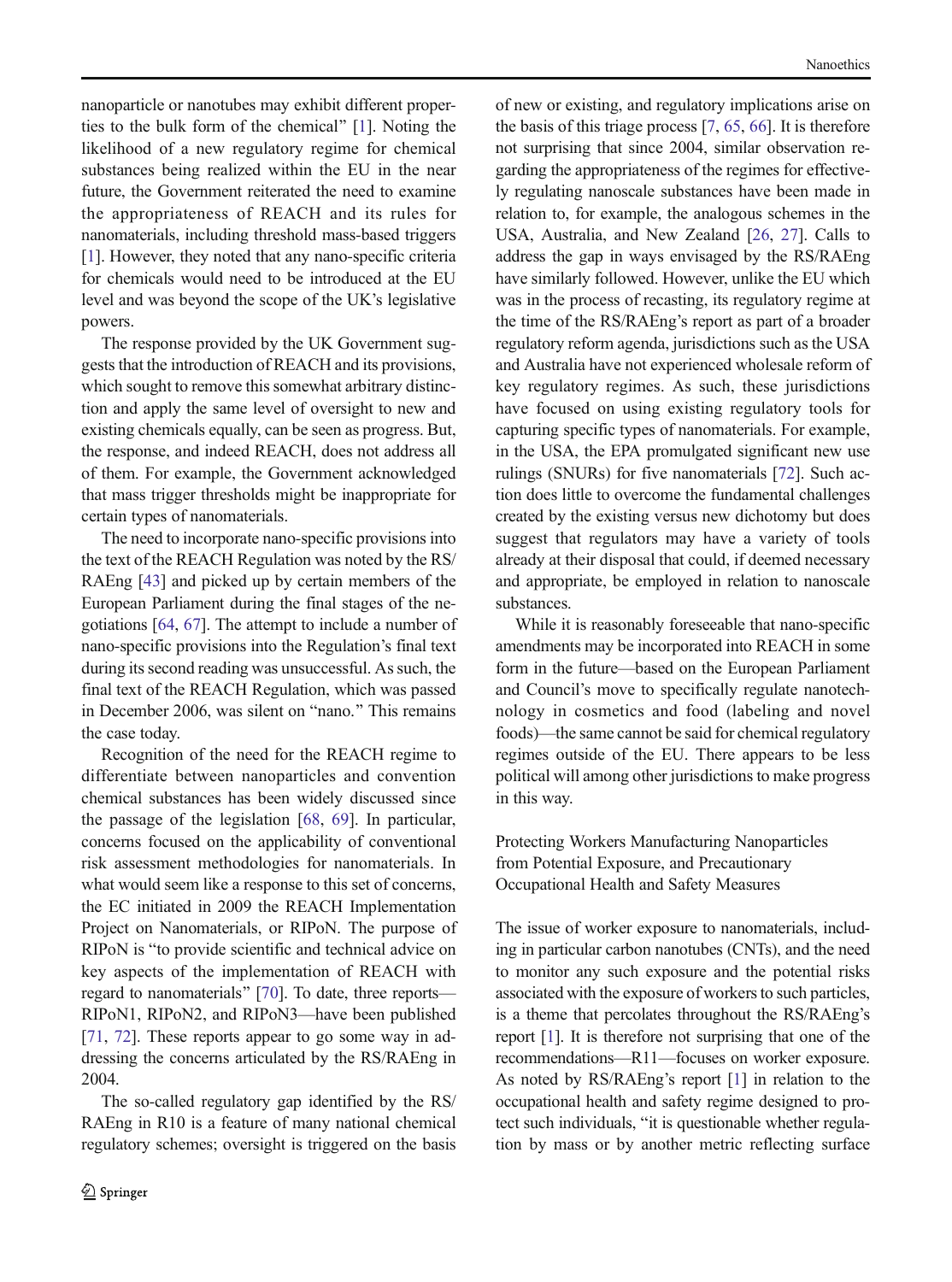area or number is the more appropriate.^ In this vein, R11(i)–(iii) focused on the need for Government to review the adequacy of existing regulatory arrangements for workers, current procedures for accidental release, and methods for controlling exposure.

As noted by HM Government [[12](#page-13-0)], progress had already been made in relation to this recommendation by the time that the RS/RAEng's was published, with the HSE having already discharged some of their concerns. This included, for example, the HSE having conducting their own in-house regulatory review [\[73,](#page-15-0) [74\]](#page-15-0), as well as engaging in a number of technical activities, including exposure control strategies, reviewing of current procedures, and exploring the potential need to adopt a precautionary approach for controlling worker exposure [[12](#page-13-0)]. It is in relation to this last recommendation (R11(iii)), to ensure that current methods for assessing and controlling exposure, that HM Govern-ment [\[12](#page-13-0)] acknowledged that "there could be potential weaknesses in existing arrangements." It is suggested by the Government that regulatory reviews, and horizon scanning activities, would be employed to help address these potential gaps.

The regulatory reviews conducted by the HSE and Defra helped to further identify, and refine, the areas of potential concern [\[18](#page-13-0), [75\]](#page-15-0). Together, they formed a rich body of work relating to crucial knowledge gaps needing to be addressed to ensure appropriate decision-making, as well as the potential weaknesses of the current regulatory regime. While the commissioning of the reports was a key component of accepting R11, as noted by the RS/RAEng [\[43](#page-14-0)] in the two years following the release of their report, only limited progress had been made in the first two years.

As noted by HSE [\[17](#page-13-0)], the regulatory framework for workplace safety is governed at the EU level by a number of Directives; the UK's Health and Safety at Work Act 1974 is the legislative instrument that creates the legal obligations within the UK. As such, while the UK Government has the capacity to introduce more stringent requirements to protect workers, their ability to overhaul their occupational health and safety regime is limited. In their review of regulatory framework, the EC [\[21,](#page-13-0) [22](#page-14-0)] unequivocally asserted that the instruments were adequate for ensuring a high level of protection to occupational risks that may arise from the manufacturing and/or handling of nanomaterials. And, as such, revisions to the regime—at least at the level of legislative reform—were unnecessary.

It is arguably not surprising that we have seen a lack of inertia at the EU level, or within the UK Government, to amend key legislative instruments so as to specifically incorporate, for example, exposure levels for different classes of nanomaterials. We have instead (and arguably more importantly) seen attention by these bodies on the generation of fundamental data and knowledge to address the gaps identified by the RS/RAEng [\[76](#page-15-0)–[80\]](#page-15-0).

A growing volume of literature on worker safety, potential health risks, and nanomaterials in the workplace now exists [\[81](#page-15-0)–[89](#page-15-0)]. Governments, regulatory agencies, multilateral bodies, industry, and the research community have all contributed to building the evidence base needed to ensure that individuals working with nanomaterials have the highest level of protection needed in order to safeguard their health [[66](#page-15-0), [90](#page-15-0)–[93\]](#page-16-0). The work of the International Standards Organization Technical Committee 229 on Nanotechnologies (ISO TC229) in relation to core terms and definitions, as discussed in detail below, has contributed to this growing body of work and enabled substantial progress to be made [\[94](#page-16-0)–[97](#page-16-0)].

In the absence of certainty regarding what measures, if any, may be needed, governments have been hesitant to amend OH&S legislative instruments. There has been a preference, instead, to look for solutions under a broader governance framework. One example includes the Dutch government's effort to develop nano-reference values (NRVs) for occupational exposure limits where such limits do not exist for nanomaterials [\[98](#page-16-0)]. The NRVs are not legally binding and have instead been designed to assist employers in the country to meet their legal obligations [\[99\]](#page-16-0). In this way, they may be best described as a risk management tool for employers [\[100](#page-16-0)].

Looking beyond the EU, Safe Work Australia has developed a number of guidance documents and information sheets, as part of a precautionary approach to nanomaterials in the workplace [\[59,](#page-15-0) [60](#page-15-0), [92](#page-16-0), [93,](#page-16-0) [101,](#page-16-0) [102](#page-16-0)]. Such documents, which have been supported through the work of ISO TC229, have been designed to provide employers and employees with information on best-practice approaches and summarize the state of the scientific art (see also the guidance document that has been published by the National Institute for Occupational Safety and Health in the USA [\[103](#page-16-0)–[105](#page-16-0)]).

Prior to 2004, the topic of nanomaterials and workplace safety had received little attention from regulators and the broader research community. There were no doubt good reasons for this. Significant work has been done since 2004, with a growing volume of data,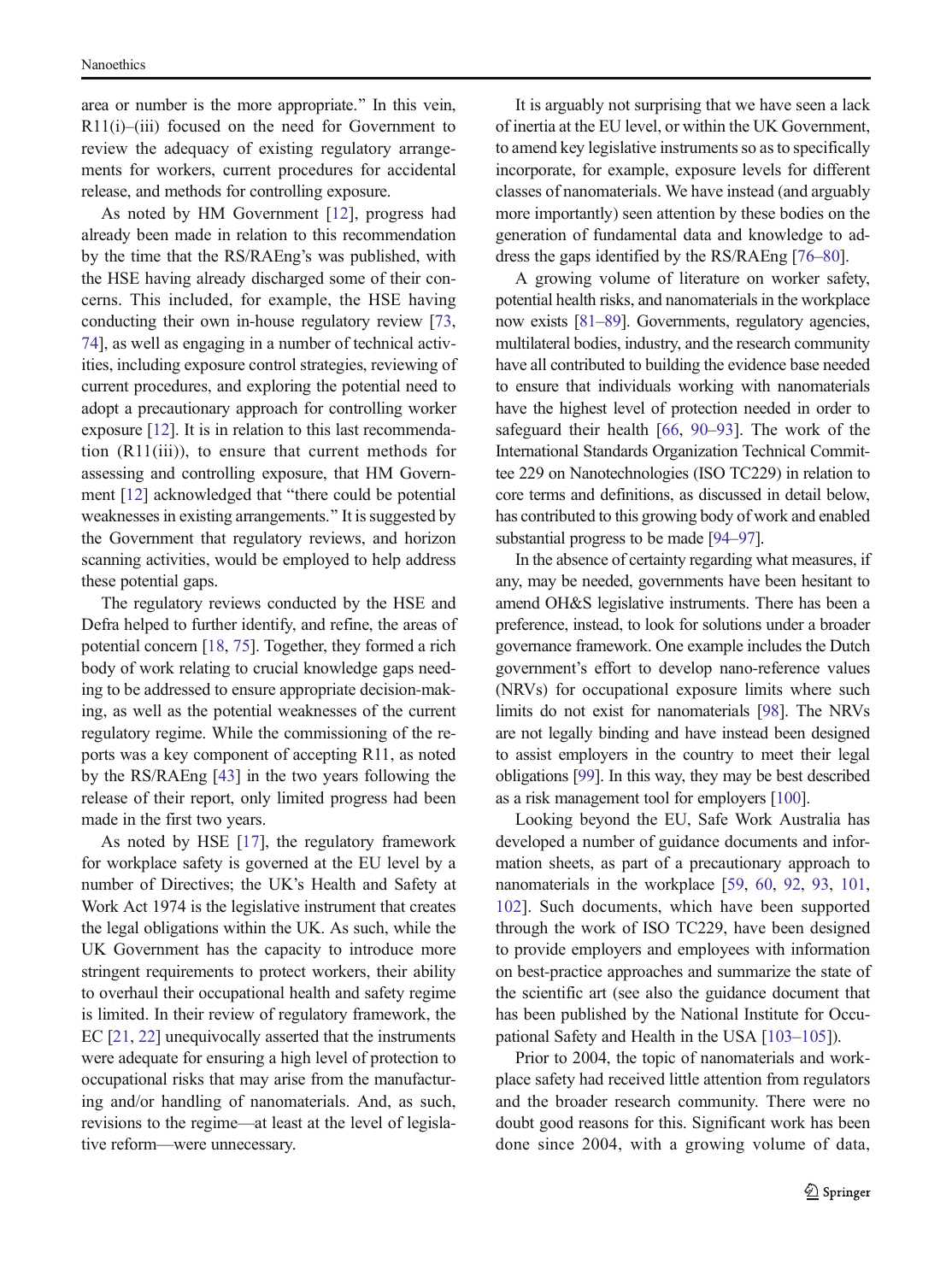standards, and risk management tools having been produced.

Adequacy of Regulatory Regimes for Consumer Products, Labeling Requirements, and the Public Disclosure of Safety-Testing Methodologies

Consumer products including, in particular, those products that contained nanoscale zinc oxide (nano-ZnO) as an active ingredient were the focus of R12. While the recommendation itself was broad in nature, involving five subcomponents, the crux of R12 appears to be focused on communication and the provision of information to regulators (provisions of full safety assessment data to regulators), consumers (through labeling), the public at large (publication of risk assessment methodologies), and scientific review of the potential risks of nanomaterials in such products. While R12 was focused on all consumer products, the tone of the report suggested that cosmetic products were an area of particular interest for the RS/RAEng.

As with the other recommendations, HM Government appeared to endorse the core facets of R12, including the need for great disclosure and transparency by industry. Such action was seen as been fundamental in "help[ing] build public confidence" [[12\]](#page-13-0). However, in agreeing with the majority of R12, the Government also noted the limitations of the regulatory regime, and the need for feasibility studies in relation to the introduction of nano-specific labeling for certain classes of consumer goods. As such, while the Government had the ability to act on some of the dimensions of R12, it was clear that action at the EU level would also be needed in order to fully address the concerns set out by the RS/RAEng [[1\]](#page-13-0).

Significant advances have been made since 2004 in relation to each limb of R12. Such progress has occurred by virtue of actions at both the UK level and at the supranational level. This has included, for example, the publication of a number of scientific reports by the EC's scientific committees that pertain directly to the safety, and/or the risk assessment methodology used in relation to nanomaterials in cosmetic products [\[45](#page-14-0), [106,](#page-16-0) [107](#page-16-0)], and two EU regulatory reviews [[21](#page-13-0), [22\]](#page-14-0), each of which touched upon the issue of consumer products and transparency.

However, it can be argued that the most significant advances have come in relation to consumer information provision in the form of labeling requirements. Pursuant to R[1](#page-13-0)2 (iii), the RS/RAEng [1] specifically recommended that, "ingredients lists of consumer products should identify the fact that manufactured nanoparticulate material has been added.^ While the Government acknowledged the need for consumers to "make informed choices," they went on to state that "the feasibility of labeling needs [would] need[s] to be fully investigated" [[12\]](#page-13-0). They also pointed out that given that many consumer products, including cosmetics and food, are regulated through EU instruments, any such action would be required at the European Parliament and Council.

Despite reluctance of the EC [[21,](#page-13-0) [22\]](#page-14-0) to specifically regulate nanomaterials, such hesitancy was not shown by the European Parliament and Council. In adopting Regulation (EC) No. 1223/2009 on cosmetic products (the Cosmetic Regulation), the EU became the first national or supranational legislative instrument to specifically differentiate between conventional products in this case cosmetics—and those that contained nanomaterials (as defined in Article 2(k) of the Cosmetic Regulation).

The Cosmetic Regulation contains a number of nanospecific requirements, including labeling requirements. Pursuant to Article 19(1)(g)), as of July 2013, cosmetic products containing nanomaterials must indicate the presence of the nanomaterial(s) in its list of ingredients. This is accomplished through the placement of the word nano in brackets after the ingredient/s that are present in the nano-form [[108\]](#page-16-0). In addition to this labeling requirement, the Cosmetic Regulation also requires, for example, the provisions of safety information on existing and new cosmetic products containing nanomaterials to the EC within designated time periods, as well as the creation of a public catalog that details the use of nanomaterials in cosmetic products (Article 16(10)(a)).

Such action by the Parliament and Council went to the very heart of R12 and can be said to signify significant progress on addressing the concerns articulated by the RS/RAEng. Further progress was made with the passage of the Regulation (EC) No. 1169/2011 on the provision of food information to consumers (the Food Information Regulation), which requires foods that contain nanomaterials (as defined by the Regulation) to be labeled as such. It is important to note, though, that the inclusion of nano-specific labeling requirements for both cosmetics and foods occurred within the context of the broader EU regulatory reform agenda; nanotechnology was not the catalyst for either recast.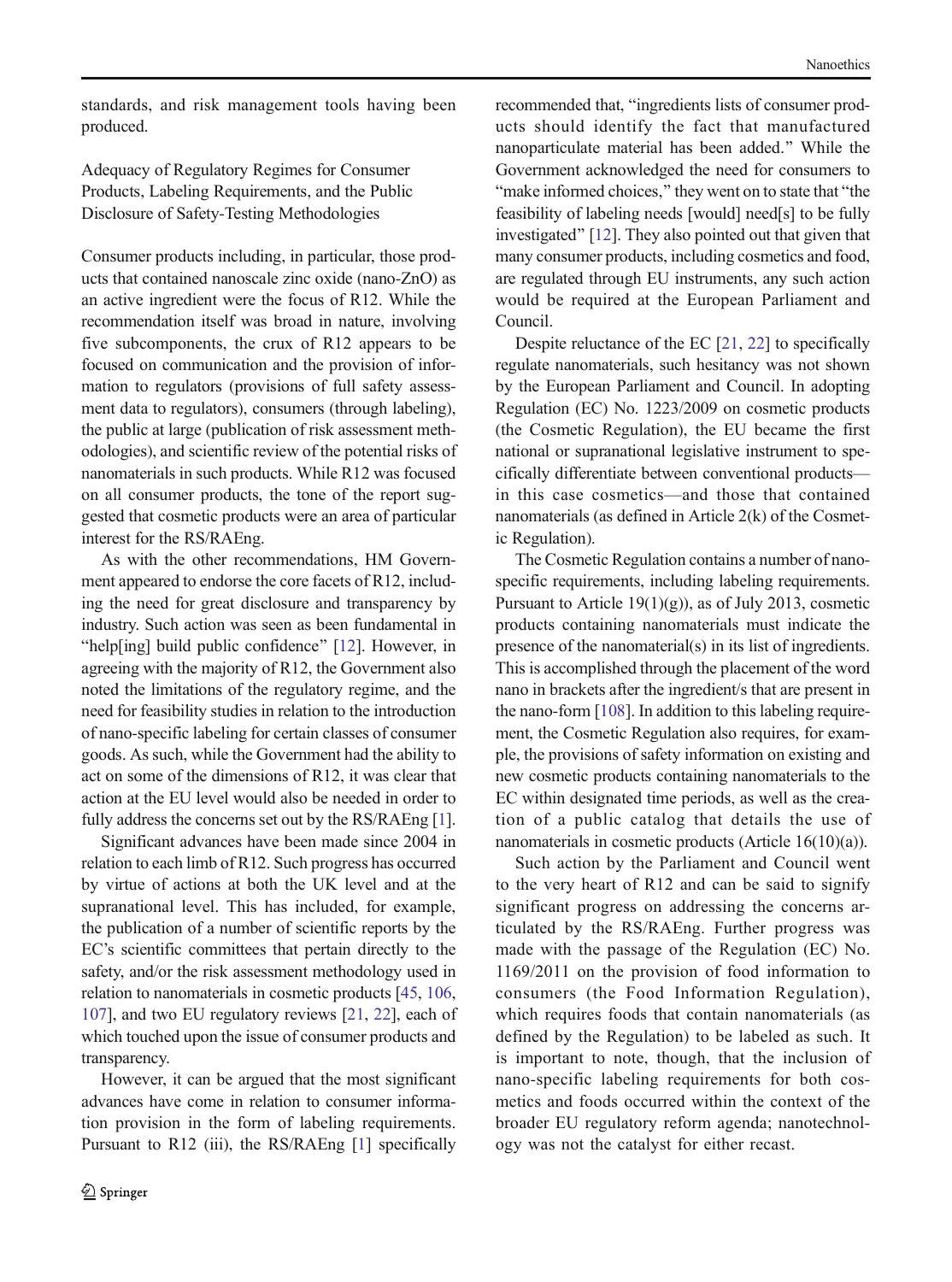This call for greater transparency around the use of nanomaterials in consumer products has been mirrored in numerous jurisdictions. The issue of, or push for, mandatory labeling regimes appears to be the most contentious; this call has often been coupled with a call for mandatory reporting schemes [[109\]](#page-16-0). Despite the high profile nature of some of these debates, including those in Australia and the USA, governments have generally opted to retain the status quo. The exception to this is New Zealand, which has introduced labeling requirements for cosmetic products that mirror that of the EU [\[110](#page-16-0)].

The issue of, and call for, enhanced informationsharing and greater transparency—especially in relation to safety data—for consumer products has intensified over the past 10 years as more products have made their way into the market. The RS/RAEng brought attention to many of the key issues that have been subsequently debated over the past 12 years. This in itself should be viewed as progress, albeit somewhat less than that which the RS/RAEng may have wished for.

Reviewing the Adequacy of Regulatory Arrangements for Nanomedicine

R13 focused specifically on the use of nanomaterials in medical devices and drugs, along with the potential adverse consequences of their incorporation into such products [[1\]](#page-13-0). It called on the Department of Health to review the adequacy of existing regulatory arrangements for such products. This recommendation was separate and distinct from their earlier and more general recommendation for an evaluation of relevant regulatory regimes (R8), which would have included therapeutic applications.

This recommendation was supported by the UK Government [[12\]](#page-13-0). However, they went on to note that "UK regulations on medicines and medical devices are based on European legislation" [[12](#page-13-0)], and that any decision to amend relevant regulations would need to be done at the supranational level and would involve active input from the European Medicines Agency (EMA). This response is again illustrative of the tensions that exist within the EU in relation to legislative decisionmaking.

Despite these limitations, it would appear that the UK's Medicines and Healthcare Products Regulatory Agency (MHRA) have taken a proactive approach to reviewing existing regulatory arrangements. While it does not appear that the regulator undertook, or commissioned, a regulatory review per se, according to the MHRA, "[t]he suitability of existing regulations is con-tinually assessed as the area evolves" [[111\]](#page-16-0). MHRA goes on to state that despite the lack of nano-specific provisions, "current EU regulations for medicines and medical devices are sufficiently stringent and broad in scope to cover theoretically risks associated with nanotechnologies^ [[111\]](#page-16-0). These statements would appear to have been informed by a number of science-based reviews and activities, to which the MHRA has been an active contributor to in many instances. These include, for example, a report examining the potential toxicity of nanomaterials in medical devices [\[112](#page-16-0)], a general reflections paper the use of nanomaterials in medicinal products [\[113\]](#page-16-0), as well as several specific reflections papers on the use of specific applications of nanomaterials in nanomedicine [\[114](#page-16-0)–[118](#page-16-0)]. Such action would appear to incorporate both elements of potential gap identification and horizon scanning (R8 and R9).

At the EU level, medicinal products were one of the consumer product categories considered by the EC as part of their regulatory review [\[21](#page-13-0), [22\]](#page-14-0). The Staff's Working Document sets out the key legislative instruments, and the role of guidance documents, for medicinal products in the EU, including the UK. Drawing heavily on the EMA reflections paper [\[113\]](#page-16-0), the EC notes that the existing framework captures, and indeed foresees, the use of nanomaterials in therapeutic products and that no new legislation is needed. However, recognition is given to the technical challenges that the more sophisticated applications may give rise to, including those that straddle the boundary of device and drug [\[22\]](#page-14-0). Accordingly to the EC, such challenges should be addressed through "additional specialized expertise" combined with the creation of "guidance specific to nanomedicinal products, or for the update of existing ones to accommodate for the specific aspects of these products^ [[22\]](#page-14-0). Such guidance material was seen as a way to assist industry as they navigate the system in relation to novel products.

As such, no regulatory gaps were identified or foreseen by the EC in relation to this therapeutic product per se, with any potential shortcomings identified in the implementation process as opposed to the legislative architecture [\[21,](#page-13-0) [22](#page-14-0)]. This conclusion is similar to that reached by the USA's FDA and Australia's TGA in relation to analogous nanomedicine products that currently fall under their regulatory regime [[25](#page-14-0), [26](#page-14-0)].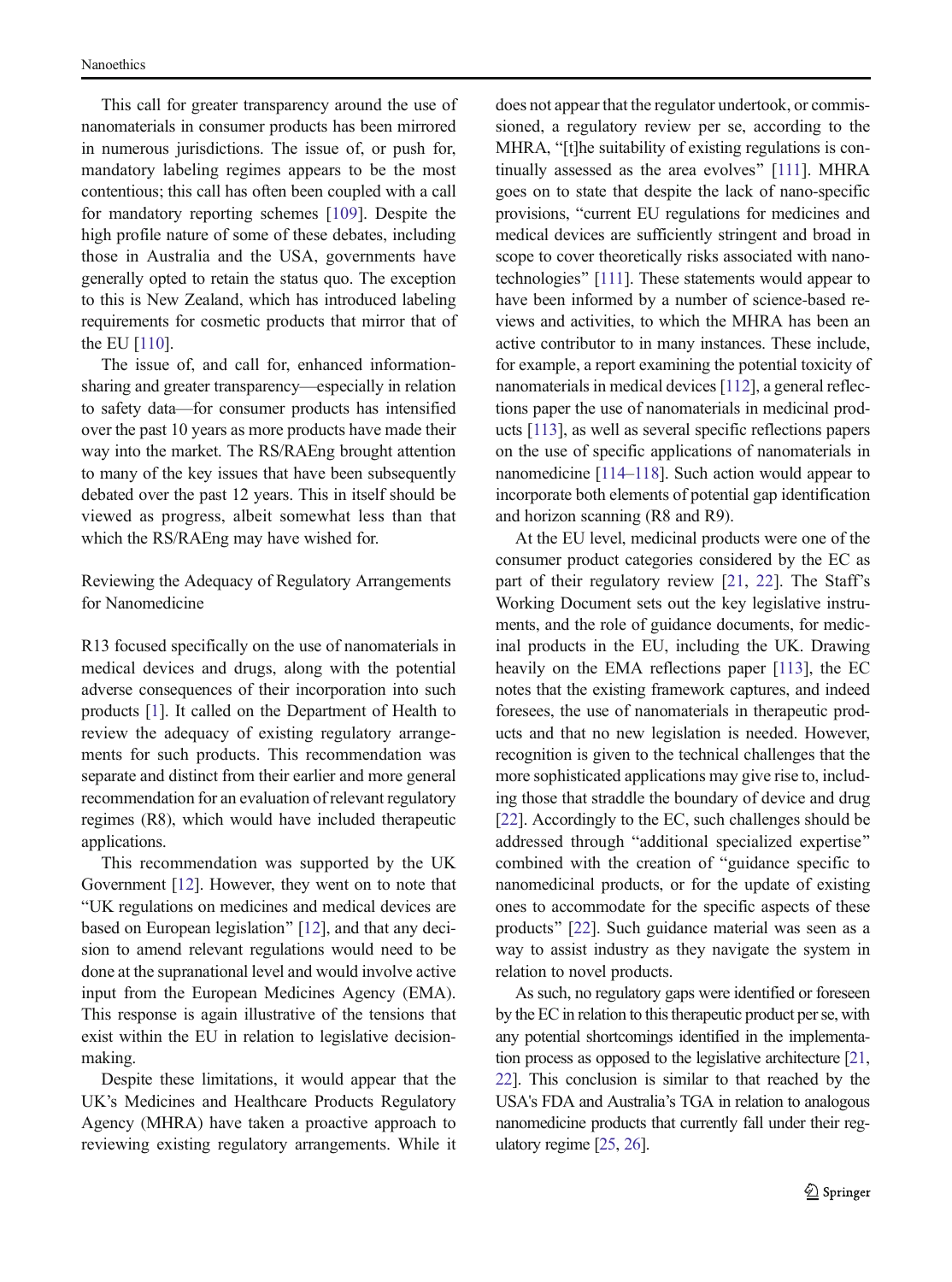That being said, the FDA and Ludlow et al. went on to differentiate between nanomedicine products subject to the premarket authorization approval process, and those that are not [[26\]](#page-14-0). According to Ludlow et al. [[26\]](#page-14-0), in relation to the Australian context, nanomedicine products subject to a premarket authorization assessment regime must be assessed for safety and efficacy. This should be sufficient for evaluating potential risks to human health prior to entry onto the market. In contrast, "low risk" or "listed goods" that are not subject to premarket authorization within Australia—such as sunscreens—are only assessed on the basis of quality and safety. Given the number of listed goods that have been reformulated so as to include active ingredients at the nanoscale [[119\]](#page-16-0), a number of commentators have expressed their concern about exposure and potential long-term harms associated with repeated dermal application [\[120](#page-16-0)–[122](#page-16-0)]. While such concerns may have been framed primarily in relation to the Australian context, debate continues within the scientific literature over these questions more generally [[123](#page-16-0)–[126\]](#page-16-0).

Unlike its UK equivalent, the TGA has responded to these specific concerns by undertaking its own review of the published scientific literature on the safety of metal oxide nanoparticles, specifically nano-ZnO and nano-TiO<sub>2</sub>, in sunscreens [\[57,](#page-15-0) [119](#page-16-0)]. The primary focus of the 2013 review was on "evidence for ability of these [nanoparticles] to penetrate the skin to reach viable cells and the potential toxicity exerted by them^ [[57\]](#page-15-0). Drawing on a number of published studies within the peer-reviewed literature, as well as reports by expert scientific committees such as the EC's Scientific Committee on Consumer Safety (SCCS), the TGA has continued to reaffirm its position that, based on the current state of the scientific art, the inclusion of such nanoparticles as active ingredients in topically applied products is unlikely to cause harm to the user [[57](#page-15-0)]. As such, it appears unlikely that any modifications to Australia's existing regulatory approach will occur in the short to medium term despite this controversy.

This conclusion is likely to hold true for most jurisdictions in relation to the field of nanomedicine, where those regulatory agencies that have reviewed the adequacy of existing arrangements appear to be confident in their ability to effectively regulate such products under existing legislative. The undertaking of the regulatory reviews by the MHRA and analogous bodies should be viewed as progress in itself.

Public Disclosure of Manufacturer's Approach to Dealing with End-of-Life Issues

End-of-life issues, including producer responsibility, are covered by several EU directives. As such, while HM Government acknowledged the need to review the scope of the existing regulatory arrangements and their application to nanomaterials (within the context of their response to R14 and R8), it was acknowledged that any direct legislative action would need to be undertaken at the European level. Any such action would be driven by the evolving science and proportional to the potential health and safety risks posed by nanomaterials [[10\]](#page-13-0).

The terms of reference set out by the Government in relation to the Defra scoping study included end-of-life issues [\[18\]](#page-13-0). What was clear from their report is that there are numerous avenues by which nanomaterials may intentionally or unintentionally end up in the environment. While a number of EU Directives address issues such as waste management (i.e., landfill, hazardous waste, etc.), and environmental contamination and remediation, many of these instruments will only be triggered upon the entry of the nanomaterial into the environment. Others may be triggered earlier in relation to controlling exposure. The effectiveness of both types of instruments is dependent, however, on regulators and other stakeholders being aware of what the potential risks nanomaterials pose to the environment. At the time of the review, a dearth of information existed in this area [\[46\]](#page-14-0). While there is now a growing body of literature that addresses environmental fate of nanomateirals, which can, and should be, viewed as progress, there are still scientific gaps that need to be addressed.

End-of-life issues were similarly considered by the EC in their 2008 regulatory review [[21,](#page-13-0) [22](#page-14-0)]. The report noted that the general directives and specific legislation already in place "captured" the concerns raised by the RS/RAEng [\[1](#page-13-0)]. According to the EC, regulatory challenges existed primarily in relation to the "implementa-tion of legislation" [\[21](#page-13-0)], rather than the scope and breadth of the legislation itself. Less attention was given to such issues in the second regulatory review [\[21,](#page-13-0) [22\]](#page-14-0), with the EC focused instead on definitional issues and specific nanomaterials, rather than the media in which such materials would be regulated.

It would appear that unlike a number of the RS/ RAEng's regulation-based recommendations, R14 has received limited attention and/or response from within the UK and the EU more generally. In short, progress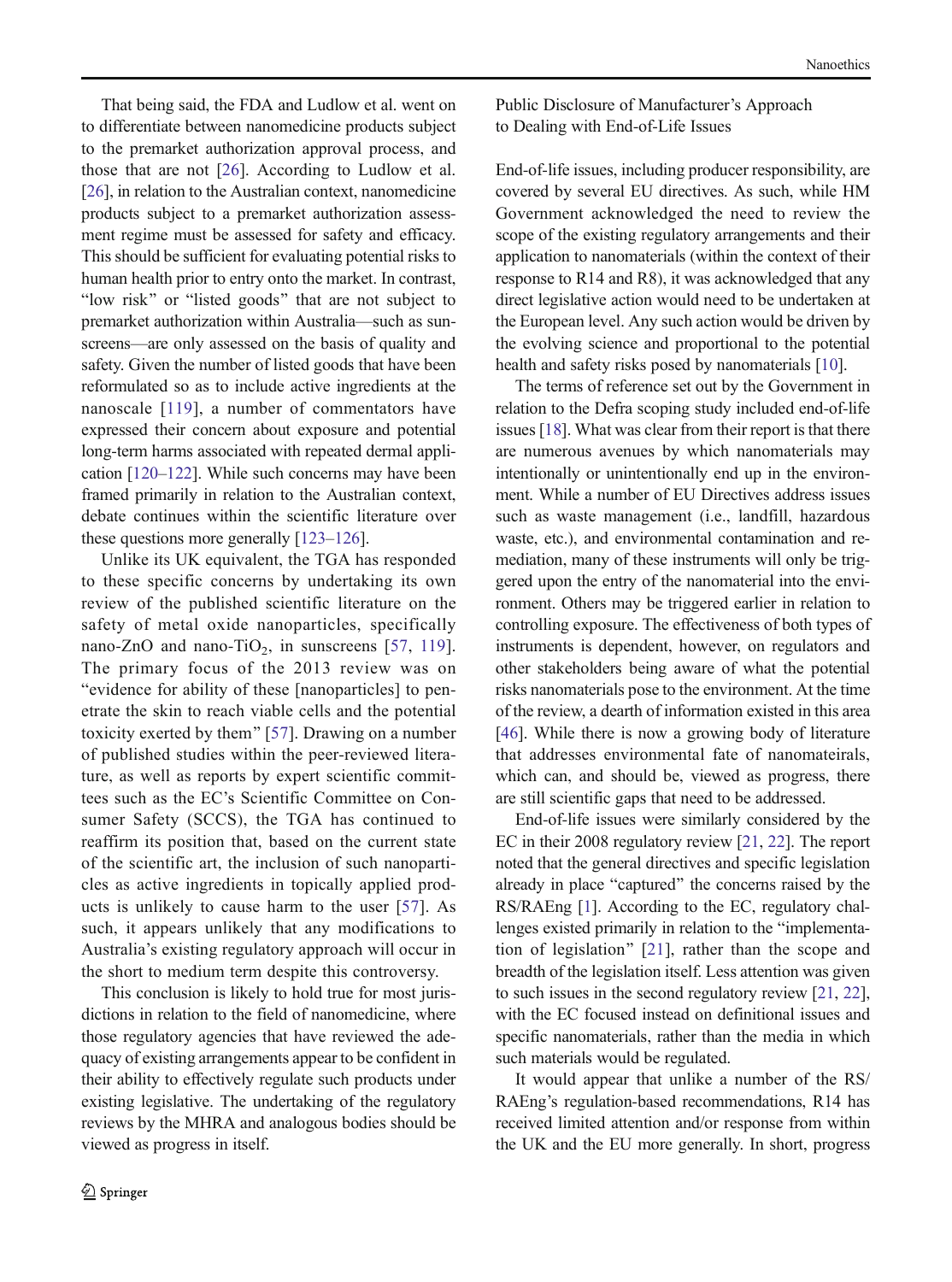here has been slow and limited. End-of-life issues and broader environmental exposure questions have been examined within the context of a number of government-initiated reviews and reports [\[24](#page-14-0), [26](#page-14-0), [27,](#page-14-0) [101](#page-16-0)]. The need for additional scientific data, especially in relation to potential exposure pathways, have also been one and has been one of the drivers behind voluntary data-programs. However, no substantive policy or regulatory action has been taken by any government to address potential end-of-life issues. We would argue that it is likely to be at least partially due to the significant unknowns that still exist in relation to exposure and potential risks to humans and the environment. Moreover, other areas of regulation concern—including consumer exposure to products containing nanomaterials (such as cosmetic products)—appears to have been better at capturing stakeholders' attention, including that of members of parliament and consumer groups.

Development of Measurement Capabilities and Standards for the Nanoscale

The RS/RAEng's recommendation that efforts be direct toward the development of monitoring technologies for airborne nanoparticles, combined with terminology, nomenclature, measurement, and characterization for the nanosciences was, arguably, reflective of a global recognition of the need for capacity and standard development in the field. HM Government [\[12](#page-13-0)] accepted this recommendation and acknowledged the need to be at the forefront of supranational and multilateral activities. As a sign of progress on this front, the Government pointed to the establishment of the cross-Governmental Research Co-ordination Group, which they saw as being essential to addressing R15, as well as the potential role that the UK could play in standard setting under the umbrella of CEN. It should be noted, however, that the UK's national standards body, National Standardization Committee (BSI), is a private entity and not an arm of HM Government and that CEN is a non-governmental transnational body [[127](#page-17-0)]. As such, the role of government is somewhat limited here, and that standard setting falls largely into the broader governance landscape.

It would also appear productive to note that significant work on development standards, terminology, characterization, and measurement capacity had already occurred by 2004 [\[128,](#page-17-0) [129](#page-17-0)]. In short, progress was already occurring in the field, with significant momentum behind it. The RS/RAEng's report highlighted the need for continued investment and momentum in this area, but progress would have occurred, so it would seem, regardless of the report and this specific recommendation.

Since 2004 significant work has occurred within the standardization and measurement field, with numerous standards now having been developed and published. The establishment of ISO/TC 229 in 2005 [[94\]](#page-16-0), has been a driving force for much of this work [[94](#page-16-0)]. As of October 2016, 37 countries, including the UK under the auspices of BSI, were participants within TC229, with the TC having published some 51 ISO standards [\[130\]](#page-17-0).

This fundamental work in the area of measurement and standardization has been further supported by the Organization for Economic Co-operation and Development (OECD) [[94\]](#page-16-0) and national and supranational standards bodies across the world. As such, measurement and standards development for nanotechnologies should be viewed as a global endeavor that contributes to, and is supported by, a broader governance function.

## Concluding Thoughts

Even a cursory review of scientific literature is illustrative of just how far nanosciences and nanotechnology have matured since 2004. One only has to look at the growth in articles, reports, patents, and products to see the innovation that has taken place in a little over a decade. Tracking the developments and progress outside of the laboratory and within the spaces of ethics, law, and the social science is, however, much more difficult. What metrics do you use? What constitutes progress or success? And, how do you reconcile the different voices and views expressed in relation to defining what progress here means? And, even for those who have been active participants and/or observers in the debates and activities framed around, for example, regulation, governance, public engagement, education, and ethics, it can be difficult to see, and articulate, where progress has been made and where progress still needs to be made.

This article sought to illuminate where progress has been made—or has not—in relation to the debates that have focused on regulation of nanotechnology. It did so by drawing upon eight regulation-focused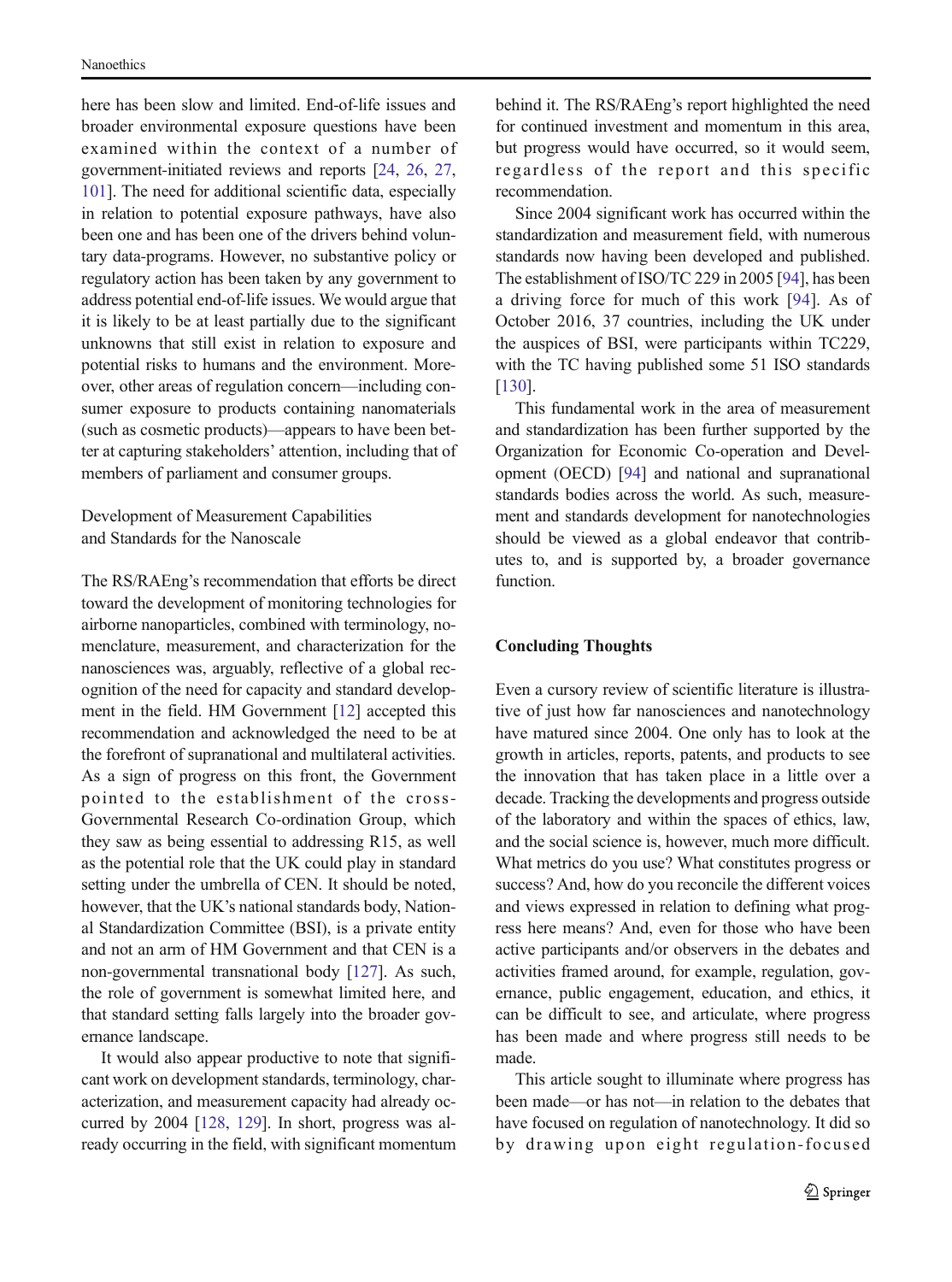<span id="page-13-0"></span>recommendations articulated by two epistemic communities. These recommendations were used as the baseline to measure progress against. As the article illustrates, meaningful progress has been made across the eight focal areas identified by the RS/RAEng.

Whether this progress is perceived to be sufficient, appropriate, or goes too far will depend on where the viewer sits. It is not unreasonable to suggest, for example, that the Friends of the Earth Nanotechnology Project would argue that while legislation that requires the labeling of cosmetics and foods that contain nanomaterials in the EU market is a good first step toward promoting transparency within the market, much more could, and should, have been done.

What we do know is that as a consequence of the nano-specific labeling requirements of the Cosmetic Regulation, it is now possible to purchase an Australian made (and owned) face moisturizing cream in the USA, which conforms to the requirements set out in Regulation (EC) No. 1223/2009. While this example may seem flippant, it is illustrative of the broader governance framework at play here and the ripple effects that occur across jurisdictional boundaries. This type of diffusion shall only increase as an increasing number of products make their way into the market to meet consumers both at home and overseas.

From the perspective of this article, what is important here is that the types of issues and gaps articulated by the RS/RAEng in their report have not been ignored or dismissed out of hand by the key actors and organizations. Progress has been made in addressing each area of concern, albeit to varying degrees. This work has been undertaken by a range of stakeholders, spanning sectors and borders. It can be argued that this collective, and diffuse, action has helped to advance the science and technology and enabled greater engagement around potential benefits and risks, balancing innovation with health and safety aspects.

#### References

- 1. Royal Society and Royal Academy of Engineering (2004) Nanoscience and nanotechnologies: opportunities and uncertainties. RS/RAEng, London
- 2. Nelson M, Shipbaugh C (1995) The potential of nanotechnology for molecular manufacturing. RAND Corporation, Santa Monica
- 3. Seigel RW, Hu E, Roco MC (1998) Nanostructure science and technology—a worldwide study, international

technology research institute (WTEC division). National Science and Technology Council, Baltimore

- 4. Prime Minister's Science, Engineering and Innovation Council (1999) Nanotechnology—the technology of the twenty-first century: the economic impact of emerging nanometre scale technologies. PMSEIC, Canberra
- 5. Paschen H, Coenen C, Fleischer T, Grünwald R, Dagmar O, Revermann C (2003) Nanotechnologie. TAB report no. 092. Office of Technology Assessment at the German Bundestag, Berlin
- 6. Paschen H, Coenen C, Fleischer T, Grünwald R, Oertel D, Revermann C (2004) Nanotechnologie in Forschung, Entwicklung. Anwendung, Stand und Perspektiven. Springer, Berlin, Heidelberg
- 7. Rogers-Hayden T, Pidgeon N (2007) Moving engagement "upstream"? Nanotechnologies and the Royal Society and Royal Academy of Engineering's inquiry. Public Underst Sci 16(3):345–364
- 8. Hodge GA, Bowman DM, Maynard AD (eds) (2010) International handbook on regulating nanotechnologies. Edward Elgar Publishing, Cheltenham
- 9. Maynard AD (2014) A decade of uncertainty. Nat Nanotechnol 9:159–160
- 10. National Economic Council, Council of Economic Advisers, and Office of Science and Technology Policy (2011) A strategy for American innovation: securing our economic growth and prosperity. The White House, Washington, DC
- 11. World Economic Forum (2013) Global agenda council on emerging technologies 2012–2014. WEF, Geneva
- 12. HM Government (2005) Response to the Royal Society and Royal Academy of Engineering report: 'nanoscience and nanotechnologies: opportunities and uncertainties'. Department of Trade and Industry, London
- 13. Forrest DR (1989) Regulating nanotechnology development. Foresight Institute, Palo Alto
- 14. Fiedler F, Reynolds GH (1995) Legal problems of nanotechnology: an overview. S Cal Interdisc LJ 3:593
- 15. Reynolds GH (2003) Nanotechnology and regulatory policy: three futures. Harvard Journal of Law and Technology 17:179
- 16. Roco MC (2004) The US national nanotechnology initiative after 3 years (2001–2003). J Nanopart Res 6(1):1–10
- 17. Health and Safety Executive (2006) Review of the adequacy of current regulatory regimes to secure effective regulation of nanoparticles created by nanotechnology: the regulations covered by HSE. HM Government, London
- 18. Chaudhry Q, Blackburn J, Floyd P, George C, Nwaogu T, Boxall A, Aitken R et al (2006) Final report: a scoping study to identify gaps in environmental regulation for the products and applications of nanotechnologies. Defra Science and Research, York
- 19. Food Standards Agency (2006) Report of the FSA regulatory review. HM Government, London
- 20. Committee on Toxicity of Chemicals in Food, Consumer Products and the Environment (2006) The toxicology of nanoparticles used in healthcare products. CHM, London
- 21. European Commission (2008) Regulatory aspects of nanotechnologies, [SEC(2008) 2036], 17 June, 2008. EC, Brussels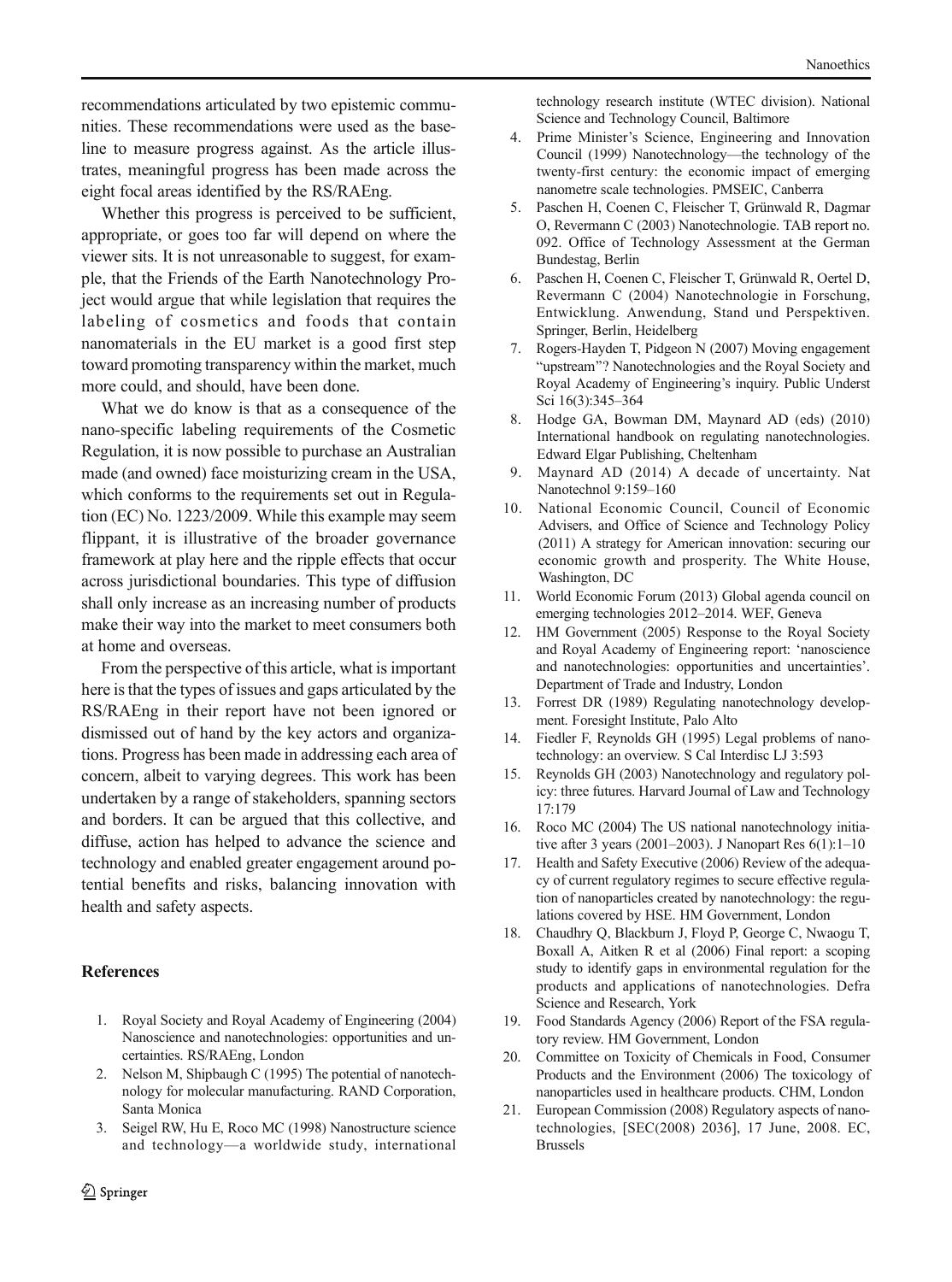- <span id="page-14-0"></span>22. European Commission (2008) Accompanying document to the communication from the Commission to the European Parliament, the Council and the European Economic and Social Committee—regulatory aspects of nanomaterials: summary of legislation in relation to health, safety and environment aspects of nanomaterials, regulatory research needs and related measures' (Commission Staff Working Document No SEC (2008) 2036, 17 June 2008). EC, Brussels
- 23. European Commission (2005) Nanosciences and nanotechnologies: an action plan for Europe 2005–2009. EC, Brussels
- 24. Environmental Protection Agency (2007) Nanotechnology white paper. EPA, Washington, DC
- 25. Food and Drug Administration (2007) Nanotechnology: a report of the US Food and Drug Administration nanotechnology task force. FDA, Washington, DC
- 26. Ludlow K, Bowman DM, Hodge GA (2007) A review of possible impacts of nanotechnology on Australia's regulatory framework. Monash University, Melbourne
- 27. Gavaghan C, Moore J (2011) A review of the adequacy of New Zealand's regulatory systems to manage the possible impacts of manufactured nanomaterials. University of Otago, Dunedin
- 28. Marchant G, Allenby BR, Herkert JR (eds) (2011) The growing gap between emerging technologies and legalethical oversight: the pacing problem. Springer, New York
- 29. Marchant GE, Sylvester DJ, Abbott KW (2009) What does the history of technology regulation teach us about nano oversight? J Law Med Ethics 37(4):724–731
- 30. Moses LB (2011) Agents of change: how the law copes with technological change. Griffith L Rev 20:763
- 31. Committee on Carcinogenicity of Chemicals in Food, Consumer Products and the Environment, the Committee on Mutagenicity of Chemicals in Food, Consumer Products and the Environment and Committee on Toxicity of Chemicals in Food, Consumer Products and the Environment (2005) Joint statement on nanomaterial toxicology. FSA, London
- 32. Cañas-Carrell JE, Li S, Parra AM, Shresta B (2014) Metal oxide nanomaterials: health and environmental effects. In: Njuguna J, Pielichowski K, Zhu H (eds) Health and environmental safety of nanomaterials. Polymer nanocomposites and other materials containing nanoparticles. Woodhead Publishing / Elsevier, Sawston, pp 200-221
- 33. Ding L, Liu Z, Okweesi Aggrey M, Li C, Chen J, Tong L (2015) Nanotoxicity: the toxicity research progress of metal and metal-containing nanoparticles. Mini Rev Med Chem 15(7):529–542
- 34. Collier ZA, Kennedy AJ, Poda AR et al (2015) Tiered guidance for risk-informed environmental health and safety testing of nanotechnologies. J Nanopart Res 17(3):1–21
- 35. Du J, Wang S, You H, Zhao X (2013) Understanding the toxicity of carbon nanotubes in the environment is crucial to the control of nanomaterials in producing and processing and the assessment of health risk for human: a review. Environ Toxicol Pharmacol 36(2):451–462
- 36. HM Government (2012) Review of cross-government horizon scanning. Cabinet Office, London
- 37. See: [http://www.bis.gov.uk/foresight/our-work/horizon](http://www.bis.gov.uk/foresight/our-work/horizon-scanning-centre)[scanning-centre](http://www.bis.gov.uk/foresight/our-work/horizon-scanning-centre)
- 38. See: [https://www.gov.uk/government/groups/horizon](https://www.gov.uk/government/groups/horizon-scanning-programme-team#members)[scanning-programme-team#members](https://www.gov.uk/government/groups/horizon-scanning-programme-team#members)
- 39. Foresight (2011) Technology and innovation futures. The Government Office for Science, London
- 40. Migration and Global Environmental Change (2011) Final project report. The Government Office for Science, London
- 41. Foresight (2011) The future of food and farming. The Government Office for Science, London
- 42. Foresight (2013) The future of manufacturing: a new era of opportunity and challenge for the UK project report. The Government Office for Science, London
- 43. Royal Society and Royal Academy of Engineering (2006) Nanoscience and nanotechnologies: opportunities and uncertainties. Two year review of progress on Government actions (Joint academies' response to the Council for Science and Technology's call for evidence). Royal Society, London
- 44. Brownsword R, Scotford E, Yeung K (2016) The Oxford handbook of the law and regulation of technology. Oxford Univeristy Press, Oxford
- 45. Scientific Committee on Consumer Products (2007) Opinion on safety of nanomaterials in cosmetic products. SCCP, Brussels
- 46. Scientific Committee on Emerging and Newly-Identified Health Risks (2007) The appropriateness of the risk assessment methodology in accordance with the technical guidance documents for new and existing substances for assessing the risks of nanomaterials. SCENIHR, Brussels
- 47. Scientific Committee on Emerging and Newly Identified Health Risks (2009) Risk assessment of products of nanotechnologies. SCENIHR, Brussels
- 48. Scientific Committee on Emerging and Newly Identified Health Risks (2010) Opinion on the scientific basis for the definition of the term nanomaterial. SCENIHR, Brussels
- 49. Scientific Committee on Consumer Safety (2012) Opinion on zinc oxide (nano form). SCCS, Brussels
- 50. Scientific Committee on Emerging and Newly Identified Health Risks (2015) Opinion on the guidance on the determination of potential health effects of nanomaterials used in medical devices. SCENIHR, Brussels
- 51. Scientific Committee on Emerging and Newly Identified Health Risks (2014) Opinion on nanosilver: safety, health and environmental effects and role in antimicrobial resistance. SCENIHR, Brussels
- 52. Scientific Committee on Consumer Safety (2015) Opinion on silica, hydrated silica, and silica surface modified with alkyl silylates (nano form). SCCS, Brussels
- 53. Scientific Committee on Consumer Safety (2015) Opinion on hydroxyapatite (nano). Brussels, SCCS
- 54. BAuA and the German Chemical Industry Association (2007) Guidance for handling and use of nanomaterials at the workplace. BAuA and VCI, Bonn
- 55. Joint Research Strategy of the higher federal authorities (2016) Review of the joint research strategy of the higher federal authorities nanomaterials and other advanced materials: application safety and environmental compatibility. BAuA, Berlin
- 56. Federal Institute for Occupational Safety and Health (2015) Occupational Safety & Health (OSH) code of practice for handling of nanomaterials in laboratories. BAuA, Berlin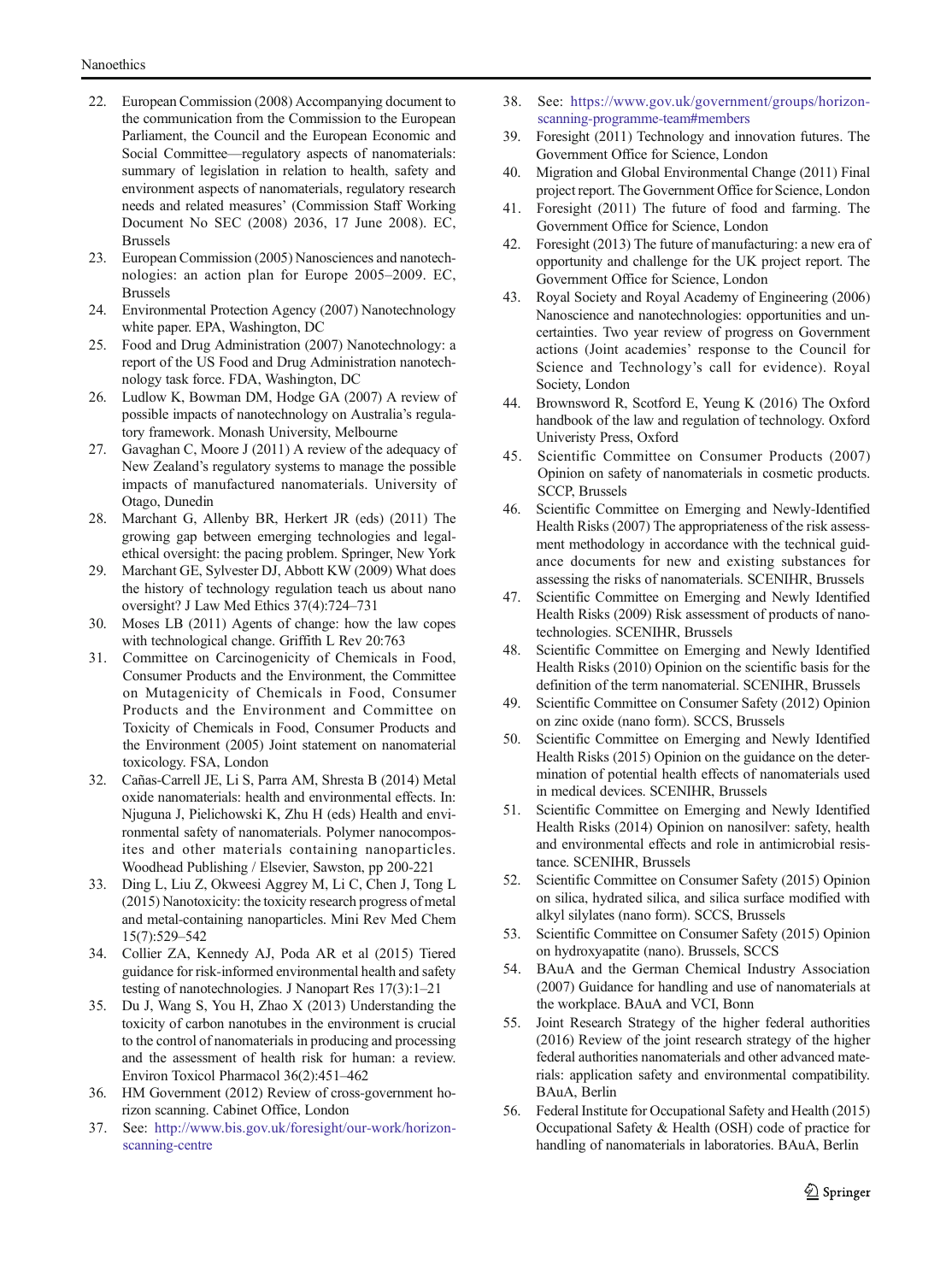- <span id="page-15-0"></span>57. Therapeutic Goods Administration (2013) Literature review on the safety of titanium dioxide and zinc oxide nanoparticles in sunscreens. Department of Health, Canberra
- 58. Safe Work Australia (2012) Safe handing and use of carbon nanotubes. SWA, Canberra
- 59. Safe Work Australia (2013) Evaluation of potential safety hazards associated with the use of engineered nanomaterials. SWA, Canberra
- 60. Food and Drug Administration (2012) Guidance for industry: safety of nanomaterials in cosmetic products. Center for Food Safety and Applied Nutrition. Washington, DC
- 61. Food and Drug Administration (2012) Food and Drug Administration, 2014, guidance for industry: safety of nanomaterials in cosmetic products. Center for Food Safety and Applied Nutrition. Washington, DC
- 62. Food and Drug Administration (2014) Office of the Commissioner, FDA, guidance for industry: considering whether an FDA-regulated product involves the application of nanotechnology. FDA, Washington, DC
- 63. Food and Drug Administration (2014) Guidance for industry: assessing the effects of significant manufacturing process changes, including emerging technologies, on the safety and regulatory status of food ingredients and food contact substances, including food ingredients that are color additives. Center for Food Safety and Applied Nutrition, Washington, DC
- 64. Bowman DM, van Calster G (2007) Does REACH go too far? Nat Nanotechnol 2(9):525–526
- 65. Hull M, Bowman DM (eds) (2010) Nanotechnology environmental health and safety: risks, regulation and management. Elsevier, London
- 66. Hull M, Bowman DM (eds) (2014) Nanotechnology risk management: perspectives and progress, 2nd edn. Elsevier, London
- 67. Gergely A (2007) Regulation of nanotechnology—within REACH? Nano Now:44–46
- 68. Linkov I, Satterstrom FK, Monica JC Jr, Foss S (2009) Nano risk governance: current developments and future perspectives. Nanotech L & Bus 6:203
- 69. Monica JC Jr, van Calster G (2010) A nanotechnology legal framework. In: Hull M, Bowman DM (eds) Nanotechnology risk management: perspectives and progress, 2nd edn. Elsevier, London, pp 97–140
- 70. Hankin SM, Peters SAK, Poland CA, Foss Hansen S, Holmqvist J, Ross BL, Varet J, Aitken RJ (2011) Specific advice on fulfilling information requirements for nanomaterials under REACH (RIP-oN 2)—final project report. EC, Brussels
- 71. Aitken RA, Bassan A, Friedrichs S, Hankin SM, Hansen SF, Holmqvist J, Peters SAK, Poland CA, Tran CL (2011) Specific advice on exposure assessment and hazard/risk characterisation for nanomaterials under REACH (RIPoN 3)–Final Project Report. EC, Brussels
- 72. Federal Register, Vol. 79, No. 29, Wednesday 12 February 2014. Page 8273–8293. See: [http://www.gpo.](http://www.gpo.gov/fdsys/pkg/FR-2014-02-12/pdf/2014-03079.pdf) [gov/fdsys/pkg/FR-2014-02-12/pdf/2014-03079.pdf](http://www.gpo.gov/fdsys/pkg/FR-2014-02-12/pdf/2014-03079.pdf)
- 73. Health and Safety Executive (2004) Information note– nanotechnology. Horizons scanning information note no. HSIN1. HSE, Suffolk
- 74. Health and Safety Executive (2004) Health effects of particles produced for nanotechnologies. HSE, Suffolk
- 75. Heath and Safety Executive (2006) Review of the adequacy of current regulatory regimes to secure effective regulation of nanoparticles created by nanotechnology. HSE, Suffolk
- 76. European Agency for Safety and Health at Work (2009) Expert forecast on emerging chemical risks related to occupational safety and health. EASHW, Brussels
- 77. European Agency for Safety and Health at Work (2009) Workplace exposure to nanoparticles. EASHW, Brussels
- 78. European Agency for Safety and Health at Work (2009) Outlook 1—new and emerging risks in occupational safety and health. EASHW, Brussels
- 79. European Agency for Safety and Health at Work (2009) Nanomaterials in maintenance work occupational risk and prevention. EASHW, Brussels
- 80. Health and Safety Executive (2009) Risk management of carbon nanotubes. HSE, Suffolk
- 81. Maynard AD, Kuempel ED (2005) Airborne nanostructured particles and occupational health. J Nanopart Res 7(6): 587–614.
- 82. Donaldson K, Aitken R, Tran L, Stone V, Duffin R, Forrest G, Alexander A (2006) Carbon nanotubes: a review of their properties in relation to pulmonary toxicology and workplace safety. Toxicol Sci 92(1):5–22
- 83. Schulte P, Geraci C, Zumwalde R, Hoover M, Kuempel E (2008) Occupational risk management of engineered nanoparticles. J Occup Environ Hyg 5(4):239–249
- 84. Savolainen K, Pylkkänen L, Norppa H, Falck G, Lindberg H, Tuomi T, Vippola M et al (2010) Nanotechnologies, engineered nanomaterials and occupational health and safety—a review. Saf Sci 48(8):957–963
- 85. Gendre L, Blackburn K, Brighton J, Rodriguez VM, Abhyankar H (2015) Nanomaterials life cycle analysis: health and safety practices, standards and regulations past, present and future perspective. International Research Journal of Pure and Applied Chemistry 5(3):208
- 86. Ramachandran G (ed) (2016) Assessing nanoparticle risks to human health. William Andrew, Amsterdam
- 87. Bergamaschi E, Poland C, Canu IG, Prina-Mello A (2015) The role of biological monitoring in nano-safety. Nano Today 10(3):274–277
- 88. West GH, Lippy BE, Cooper MR, Marsick D, Burrelli LG, Griffin KN, Segrave AM (2016) Toward responsible development and effective risk management of nano-enabled products in the US construction industry. J Nanopart Res 18(2):1–27
- 89. Oksel C, Subramanian V, Semenzin E, Ma CY, Hristozov D, Wang XZ, Hunt N et al (2016) Evaluation of existing control measures in reducing health and safety risks of engineered nanomaterials. Environmental Science: Nano 3(4):869–882
- 90. National Institute for Occupational Safety and Health (2009) Approaches to safe nanotechnology. CDC, Washington DC
- 91. Safe Work Australia (2010) Engineered nanomaterials: feasibility of establishing exposure standards and using control banding in Australia. SWA, Melbourne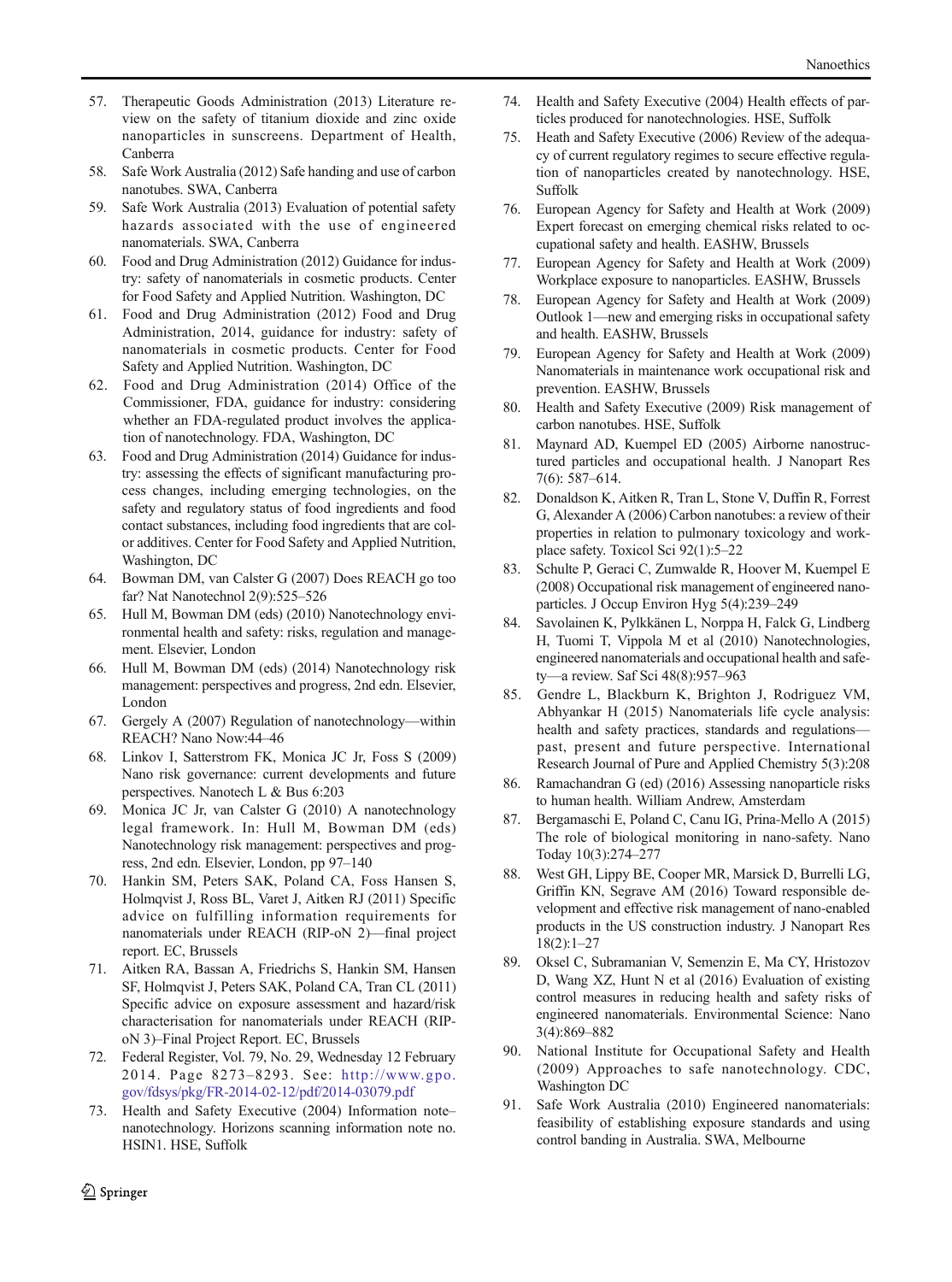- <span id="page-16-0"></span>92. Safe Work Australia (2010) Safe work Australia developing workplace detection and measurement techniques for carbon nanotubes. SWA, Melbourne
- 93. Safe Work Australia (2010) Safe work Australia. SWA, Melbourne
- 94. Miles J (2010) Nanotechnology captured. In: Hodge GA, Bowman DM, Maynard AD (eds) International handbook on regulating nanotechnologies. Edward Elgar, Cheltenham, p 83
- 95. Murashov V, Howard J (2008) The US must help set international standards for nanotechnology. Nat Nanotechnol 3(11):635–636
- 96. Leech DP, Scott JT (2016) Nanotechnology documentary standards. J Technol Transf:1–20
- 97. Jämting Å, Miles J (2016) Metrology, standards and measurements concerning engineered nanoparticles. Nanotechnol Commercial 287:
- 98. The Social and Economic Council (2012) Advisory report: provisional nano reference values for engineered nanomaterials. SER, Amsterdam
- 99. van Broekhuizen P, Dorbeck-Jung B (2013) Exposure limit values for nanomaterials—capacity and willingness of users to apply a precautionary approach. J Occup Environ Hyg 10(1):46–45
- 100. Van Broekhuizen P, Van Veelen WIM, Streekstra WH, Schulte P, Reijnders L (2012) Exposure limits for nanoparticles: report of an international workshop on nano reference values. Ann Occup Hyg 56(5):515–524
- 101. Safe Work Australia (2013) Emissions of nanomaterials during machine processes—information sheet. SWA, Melbourne
- 102. Safe Work Australia (2013) Safety hazards of engineered nanomaterials—information sheet. SWA, Melbourne
- 103. National Institute for Occupational Safety and Health (2009) Approaches to safety nanotechnology: managing the health and safety concerns associated with engineered nanomaterials. CDC, Washington, DC
- 104. National Institute for Occupational Safety and Health (2014) Current strategies for engineering controls in nanomaterial production and downstream handling processes. CDC, Washington, DC
- 105. National Institute for Occupational Safety and Health (2016) Building a safety program to protect the nanotechnology workforce: a guide for small to medium-sized enterprises. CDC, Washington, DC
- 106. Scientific Committee on Consumer Safety (2012) Opinion on zinc oxide (nano form). European Commision, Brussels
- 107. Scientific Committee on Emerging and Newly Identified Health Risks (2007) Modified opinion (after public consultation) on the appropriateness of existing methodologies to assess the potential risks associated with engineered and adventitious products of nanotechnologies. SCENIHR, Brussels
- 108. Gergely A, Bowman DM, Chaudhry A (2016) Infinitesimal ingredients: an analysis of the regulatory dimensions of nanotechnologies in foods and food contact materials. In: Q Chaudhry, L Castle and R Watkins (eds) Nanotechnologies in food (2nd edition). The Royal Society of Chemistry, London.
- 109. Joint Research Center (2014) Considerations on information needs for nanomaterials in consumer products:

discussion of a labelling and reporting scheme for nanomaterials in consumer products in the EU. EC, Ispra

- 110. New Zealand Environmental Protection Agency (undated), Cosmetic products regulation updated. Available at: [http://www.epa.govt.nz/news/erma-media](http://www.epa.govt.nz/news/erma-media-releases/Pages/Cosmetic-Products-regulations-updated.aspx)[releases/Pages/Cosmetic-Products-regulations-updated.](http://www.epa.govt.nz/news/erma-media-releases/Pages/Cosmetic-Products-regulations-updated.aspx) [aspx](http://www.epa.govt.nz/news/erma-media-releases/Pages/Cosmetic-Products-regulations-updated.aspx)
- 111. Medicines and Healthcare products Regulatory Agency (2013) How we regulate nanotechnology. Available at: [http://nanotech.law.asu.edu/Documents/2009/07/Michael%20](http://nanotech.law.asu.edu/Documents/2009/07/Michael%20Vincent%20MHRA%20(2008),%20How%20we%20regulate%20nanotechnology_183_4942.pdf) [Vincent%20MHRA%20\(2008\),%20How%20we%20](http://nanotech.law.asu.edu/Documents/2009/07/Michael%20Vincent%20MHRA%20(2008),%20How%20we%20regulate%20nanotechnology_183_4942.pdf) [regulate%20nanotechnology\\_183\\_4942.pdf](http://nanotech.law.asu.edu/Documents/2009/07/Michael%20Vincent%20MHRA%20(2008),%20How%20we%20regulate%20nanotechnology_183_4942.pdf)
- 112. Committee on Human Medicines (2006) The toxicology of nanoparticles used in healthcare products. CHM, Brussels
- 113. European Medicines Agency (2006) Reflection paper on nanotechnology-based medicinal products for human use. EMA, London
- 114. European Medicines Agency (2011) Non-clinical studies for generic nanoparticle iron medicinal products applications. EMA, London
- 115. European Medicines Agency (2013) Data requirements for intravenous liposomal products developed with reference to an innovator liposomal product. EMA, London
- 116. European Medicines Agency (2013) Surface coatings: general issues for consideration regarding parental administration of coated nanomedicine products. EMA, London
- 117. European Medicines Agency (2013) Data requirements for intravenous iron-based nano-colloidal products developed with reference to an innovator medicinal product. EMA, London
- 118. European Medicines Agency (2014) Development of block-copoloymer-micelle medicinal products. EMA, London
- 119. Therapeutic Goods Administration (2006) Safety of sunscreens containing nanoparticles of zinc oxide or titanium dioxide. Department of Health and Ageing, Canberra
- 120. Faunce T, Murray K, Nasu H, Bowman D (2008) Sunscreen safety: the precautionary principle, the Australian therapeutic goods administration and nanoparticles in sunscreens. NanoEthics 2(3):231–240
- 121. Friends of the Earth (2006) Nanomaterials, sunscreens and cosmetics: small ingredients, big risks. FoE Nanotechnology Project, Melbourne
- 122. Friends of the Earth (2007) Nanotechnology & Sunscreens: a consumer guide for avoiding nano-sunscreens. FoE Nanotechnology Project, Melbourne
- 123. Nohynek GJ, Lademann J, Ribaud D, Roberts MS (2007) Grey goo on the skin? Nanotechnology, cosmetic and sunscreen safety. CRC Crit Rev Toxicol 37(3):251–277
- 124. Monteiro-Riviere NA, Wiench K, Landsiedel R, Schulte S, Inman OA, Riviere JE (2011) Safety evaluation of sunscreen formulations containing titanium dioxide and zinc oxide nanoparticles in UVB sunburned skin: an in vitro and in vivo study. Toxicol Sci 148
- 125. Lewicka ZA, Colvin VL (2013) Nanomaterial toxicity, hazards, and safety. In: Vajtai R (ed) Springer handbook of nanomaterials. Springer, Berlin, Heidelberg, pp 1117–1142
- 126. Hawke A (2009) Independent review of the environmental and biodiversity conservation act 1999. Commissioned by the Minister for the Environment, Heritage and the Arts, Canberra